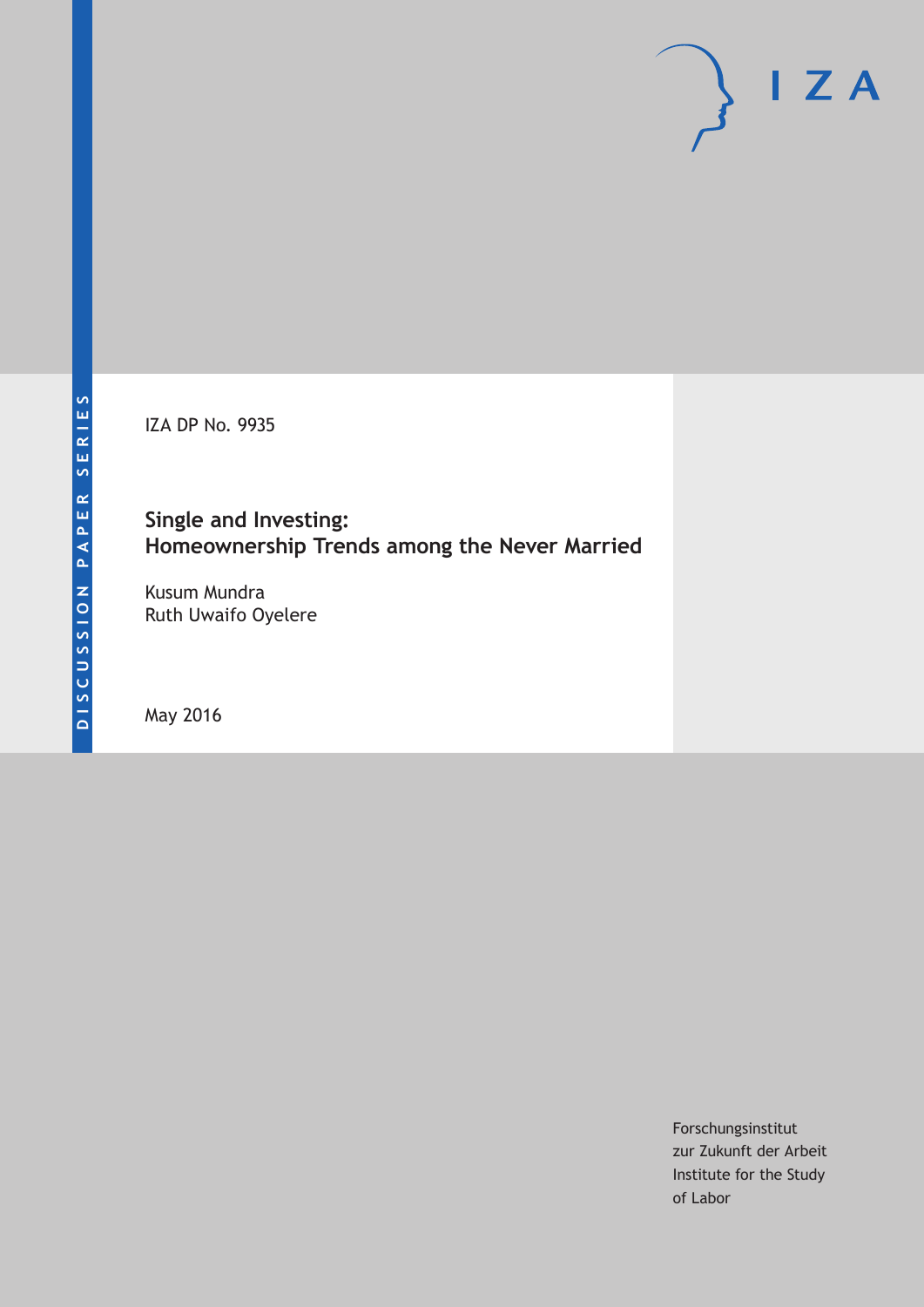# **Single and Investing: Homeownership Trends among the Never Married**

#### **Kusum Mundra**

*Rutgers University and IZA* 

#### **Ruth Uwaifo Oyelere**

*Morehouse College and IZA* 

#### Discussion Paper No. 9935 May 2016

IZA

P.O. Box 7240 53072 Bonn **Germany** 

Phone: +49-228-3894-0 Fax: +49-228-3894-180 E-mail: iza@iza.org

Any opinions expressed here are those of the author(s) and not those of IZA. Research published in this series may include views on policy, but the institute itself takes no institutional policy positions. The IZA research network is committed to the IZA Guiding Principles of Research Integrity.

The Institute for the Study of Labor (IZA) in Bonn is a local and virtual international research center and a place of communication between science, politics and business. IZA is an independent nonprofit organization supported by Deutsche Post Foundation. The center is associated with the University of Bonn and offers a stimulating research environment through its international network, workshops and conferences, data service, project support, research visits and doctoral program. IZA engages in (i) original and internationally competitive research in all fields of labor economics, (ii) development of policy concepts, and (iii) dissemination of research results and concepts to the interested public.

IZA Discussion Papers often represent preliminary work and are circulated to encourage discussion. Citation of such a paper should account for its provisional character. A revised version may be available directly from the author.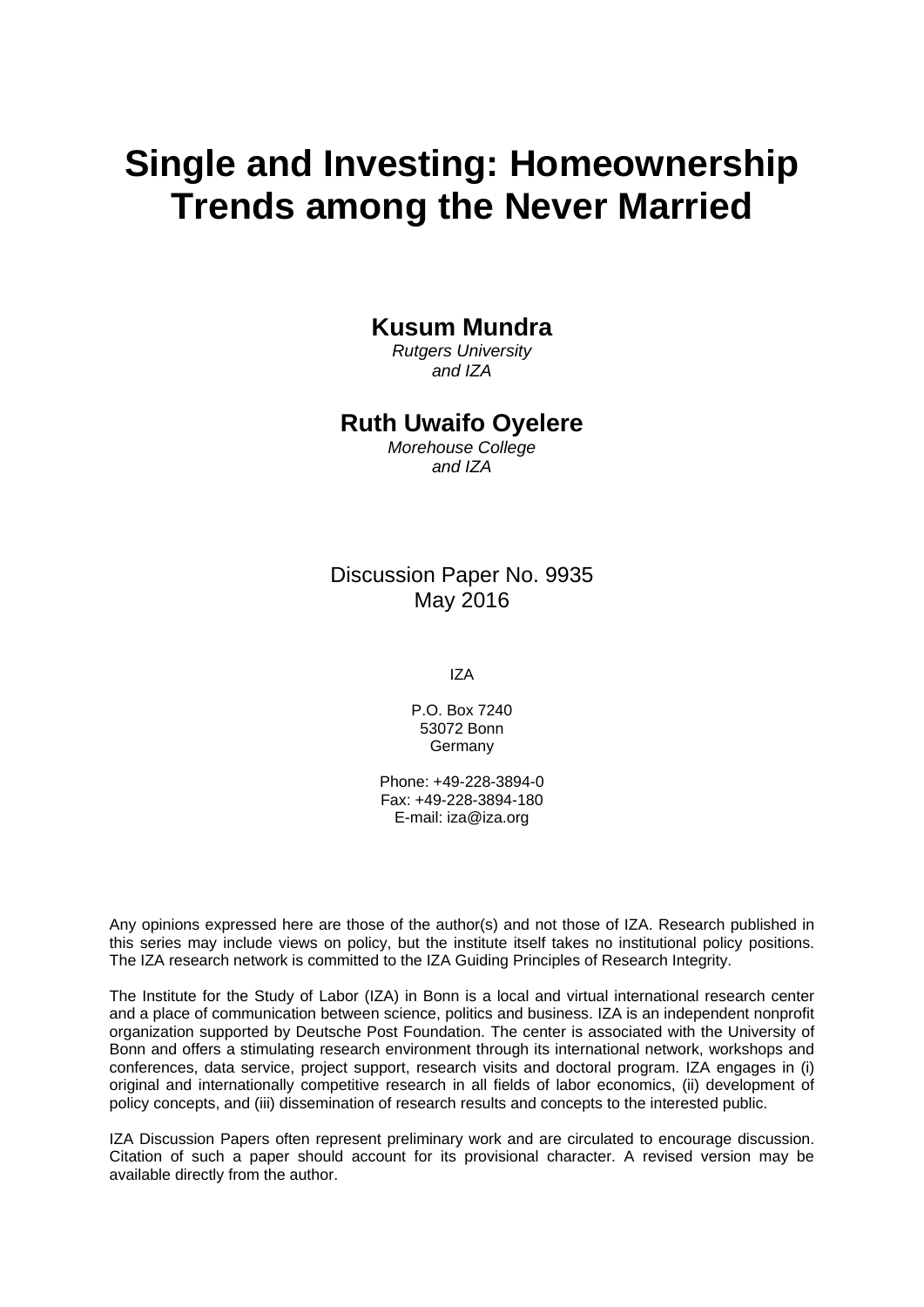IZA Discussion Paper No. 9935 May 2016

# **ABSTRACT**

# **Single and Investing: Homeownership Trends among the Never Married**

In recent years, singles have begun to take on a more prominent role in reshaping America. As a group, singles are increasingly becoming influential in politics and in the determination of many macro socioeconomic outcomes. In this descriptive paper we focus on homeownership among a subset of singles, the never married. In particular we investigate potential differences in the relationship between several homeownership determinants for singles in comparison to the married. In addition, we test for heterogeneity across race and skill level in the gender gap in homeownership and the probability of homeownership before and post the recession. Our results suggest that there are some differences in the relationship between certain factors and homeownership for singles versus those who are married. In particular, we find age, gender, and number of children affect the probability of homeownership differently for singles compared to those who are married. We also find that while on average there is a higher probability of homeownership from 2007 onwards for singles, there are gender, education and racial differences. Our results also suggest significant heterogeneity across race and skill level in homeownership probabilities for singles.

JEL Classification: J10, J11, D10

Keywords: homeownership, single, ethnicity, gender, race, recession

Corresponding author:

Ruth Uwaifo Oyelere Department of Economics Morehouse College 830 Westview Drive SW Atlanta, GA 30314 USA E-mail: ruth.uwaifo@morehouse.edu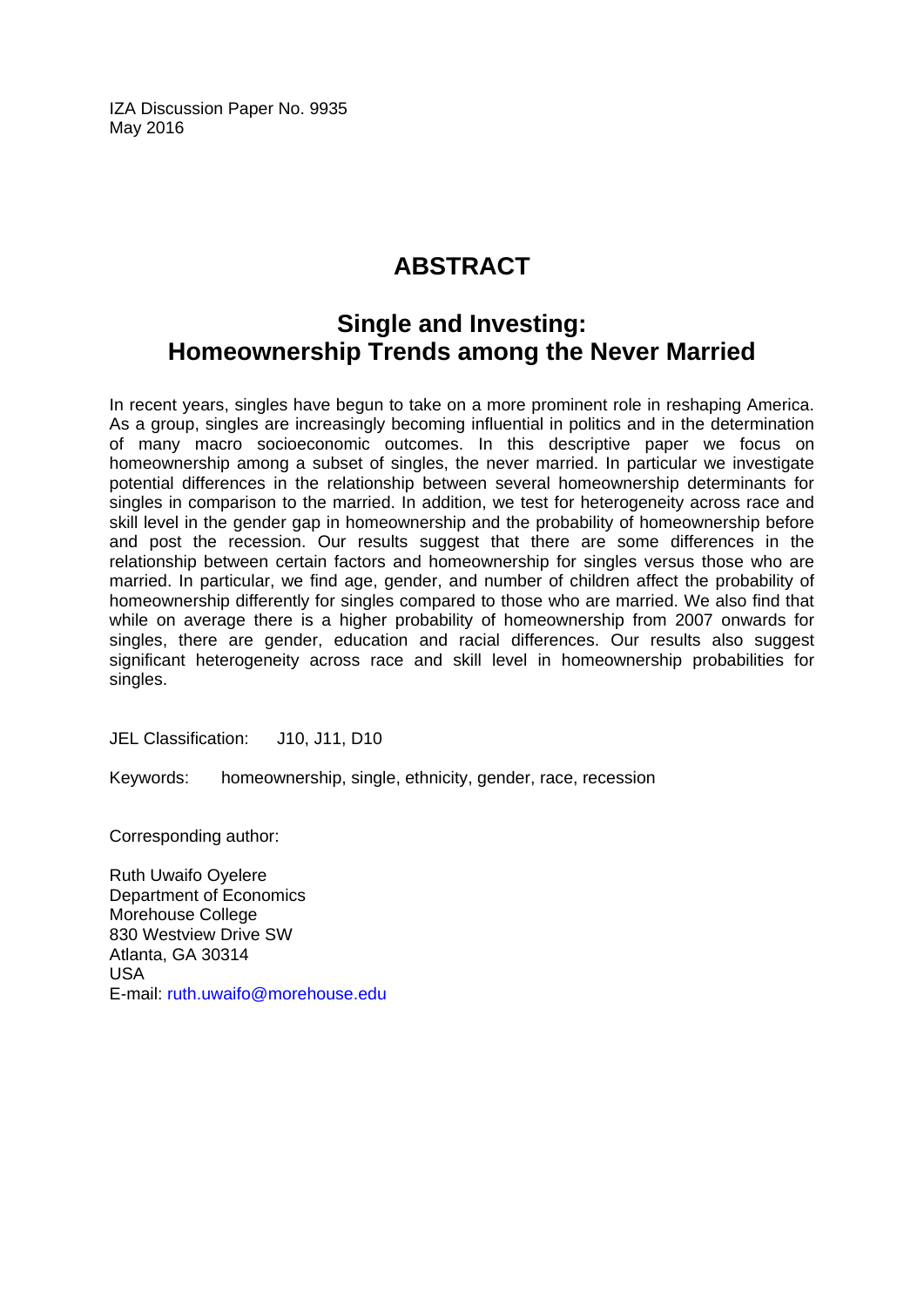## **1 Introduction**

Two important decisions that shaped American life for young adults in the past were the decision to get married and the decision to own a home. Most people who owned homes in the past were married or once married (divorced or widowed). As family life in America has evolved over time and more people are choosing to stay single, the strong correlation between homeownership and marriage has slowly been attenuated. According to the Pew Research foundation, in 1960 72.2% of adults were currently married, but this number has declined to 50.5% by 2012. The rising share of single adults in the U.S and the limited knowledge on their home buying decisions and heterogeneity within this population is the motivation for this descriptive paper.

There is a growing trend of buying homes among the single population in the U.S. This trend has been referred to as "Going Solo" according to Klinenberg (2013). In this paper we investigate homeownership among a part of this growing segment of the population-single adults who have never been married. The rationale for our focus on the never married singles versus all singles is that the decision making process about home buying or ownership for a person who lost a spouse or is divorced, may differ significantly from an individual who has never been married even though both can be classified as single.

The extensive literature on homeownership patterns in the U.S. is typically analyzed for married couples or the whole population accounting for marital status. This focus comes as no surprise since the "American Dream" of home buying is more often associated with a household consisting of couples. Hence, there is limited discussion of homeownership among the single population.<sup>1</sup> The greater focus in homeownership discussions on married households in which males are typically household head, has also inadvertently led to very limited discussion on homeownership by women headed household and hence on the gender homeownership gap.

Another possible reason for limited discussions on the gender homeownership gap in the past

<sup>1</sup>For a detailed discussion on the homeownership literature especially in recent years, see Painter et al. 2001; Gabriel and Rosenthal 2005; Mundra 2013; Mundra and Uwaifo Oyelere 2013 to name a few.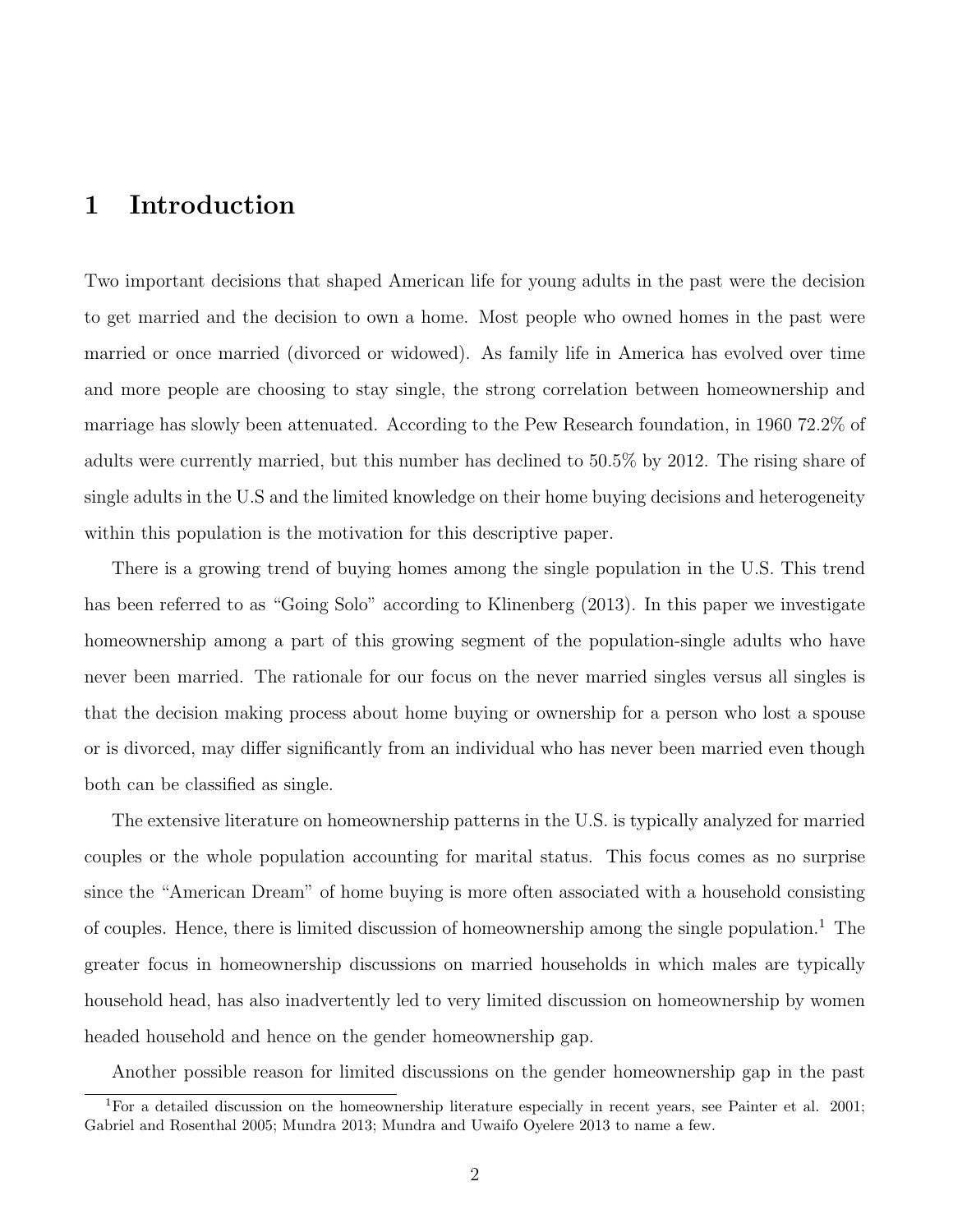literature is the measurement of assets like homeownership at the household level, making it difficult to disentangle asset ownership for men and women who are married. As the married group were a significant portion of the population in the 18-65 demography in the past, investigating heterogeneity across gender in homeownership was not feasible in a small sample analysis. Only recently do we see an increasing trend of singles, especially women, investing in homeownership in the U.S. Some of the possible explanation for this shift among single women are career growth, higher labor force participation and earning power, postponement of marriage decisions and shifts in cultural norms on gender roles and expectation in the U.S. Given this trend, estimating the gender gap in homeownership for singles is potentially insightful.

Within the limited literature that exists on the gender gap in homeownership, Sedo and Kassoudji (2004) show that the gender gap is more pronounced in homeownership rather than in homeownership value or equity. Blaauboer(2010) using Netherland's Kinship Panel show that single women are less likely to own a home compared to men and earning potential for buying homes matters more for men than women.<sup>2</sup> Gandelman (2008) using individual level data for Chile, Honduras and Nicaragua show that women on an average have a lower probability of owning a home but women who are head of their families, no matter whether they are single, separated or divorced, have higher probabilities of owning homes.

In this paper specifically we investigate three patterns that allow us to better understand homeownership trends for the growing single never married - an increasingly influential sub population. First, we examine what are the determinants of single never married homeownership and how they differ compared to married or divorced households. Since there is an increasing investment in homeownership among the single population, it is important to understand what are the drivers of homeownership for this group and examine how these factors may differ from the factors relevant for the married population.

<sup>2</sup> Dowling (1998) uses materials from in-depth, semi-structured interviews with 60 men and women in two neighbourhoods in Vancouver, British Columbia finds that contrary to common expectations homeownership represents both middle-class masculinity and middle-class feminism.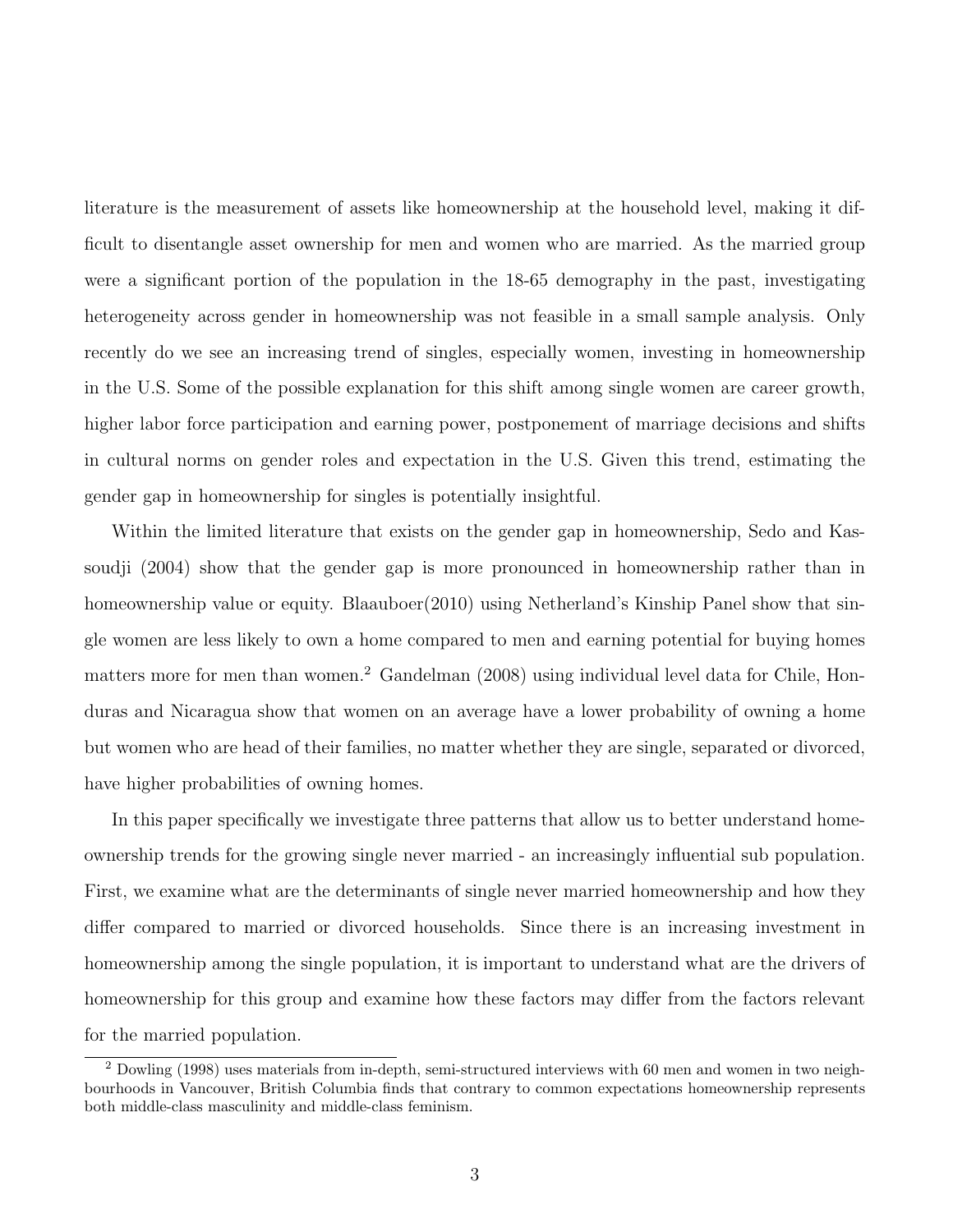Second, we explore the gender gap in homeownership among singles and how this gap varies across various levels of education and ethnicity. Given there are significant homeownership gaps among various ethnic groups, it is important to highlight how ethnicity affects homeownership outcome for singles.<sup>3</sup> Education is an important determinant of homeownership and we also analyze whether homeownership increased only among highly skilled educated singles or also for singles with lower levels or education.

Lastly, we want to explore how the Great recession changed the homeownership trajectory for singles. Another related question we focus on is whether more singles were able to enter the housing market during the post recession period and if yes how did this vary based on their education and ethnicity. Increasing, recent literature shows that there was heterogeneity in how the Great recession affected various segments of the U.S. population. For instance some papers have shown that minorities were adversely affected compared to Whites (Allen 2011; Kochar 2009). Whereas, papers looking at immigrant homeownership find that immigrants were not as adversely affected as natives (Kochar 2009; Mundra and Uwaifo-Oyelere 2013). The documented heterogeneity in the effect of the Great recession in the U.S population as a whole forms the basis for why we want to examine how homeownership changed across singles by education/skills and by ethnicity.

To answer these questions we make use of data from the Consumer Population Survey (CPS) over the years 2000-2013. However, we focus most of our attention on the subgroup who are single. Using probit models and controlling for demographic and economic factors that are correlated with homeownership, our results suggest that there are some differences in the relationship between certain factors and homeownership for married versus those who are single. For singles, we find evidence of heterogeneity across race and education in the impact of the recession on the gender homeownership gap. We also find that in general, education and ethnicity are important for homeownership outcomes for singles in the U.S. In particular, we also find that an increase in the likelihood of homeownership for singles in the 2007-2012 period is limited to those with college or

<sup>3</sup>For detail homeownership literature across ethnicity see Borjas (2002); Myers and Liu (2005) and Mundra and Uwaifo-Oyelere (2015) to name a few.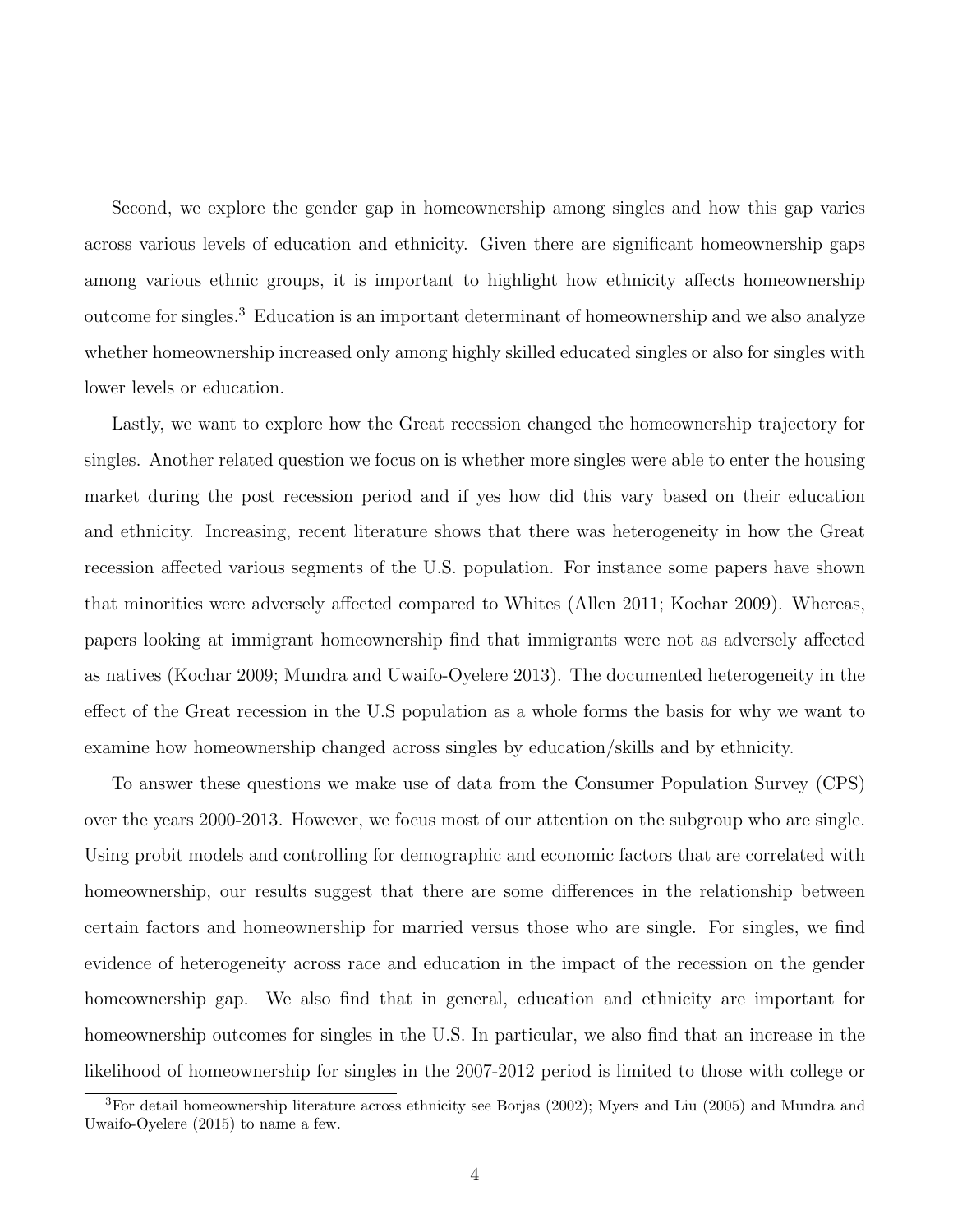advanced degrees. Moreover, within these education groups, the increased likelihood is only noted for Whites, Hispanics, and Black males. For Asians with at least a college education, we do not note any change over time whereas for Black females with advanced degrees we note a decline overtime. Finally, we find that while on average single women are less likely to own homes than single men, differences exist across education level and race. In particular for Blacks and Whites with advanced degrees and Hispanic with college degrees, a negative gender gap exists. This implies that women are more likely to own homes than men. In contrast among single, Whites and Blacks with less than a college degree and among Hispanics with less than a high school education, men are more likely to own a home than women.

Our paper contributes to the literature in two ways. First, it fills an important gap in the homeownership literature by considering a growing group that often receives less attention. In addition, our paper highlights the significant heterogeneity in the homeownership trends across gender, education and race for the never married. Such information is useful for policy makers and practitioners and facilitates accurate targeting.

The rest of the paper is organized as follows. In section 2 we describe the data we are using. In the next section we discuss trends and in section 4 we discuss our empirical method. Section 5 summarizes our results and we conclude in the last section.

#### **2 Data**

Our sample is derived from the CPS, which is a microdata set that provides detailed information about individuals and households. The CPS is a monthly U.S. household survey conducted jointly by the U.S. Census Bureau and the Bureau of Labor Statistics. We specifically make use of the March CPS which contains the Annual Demographic File and Income Supplement. We derive multi-stage stratified samples of the March CPS from Integrated Public use Microdata Series (IPUMS). IPUMS-CPS is an integrated set of data from 52 years (1962-2014) of the March CPS. However we only make use of data from 2000-2013. Our choice of this period is linked with the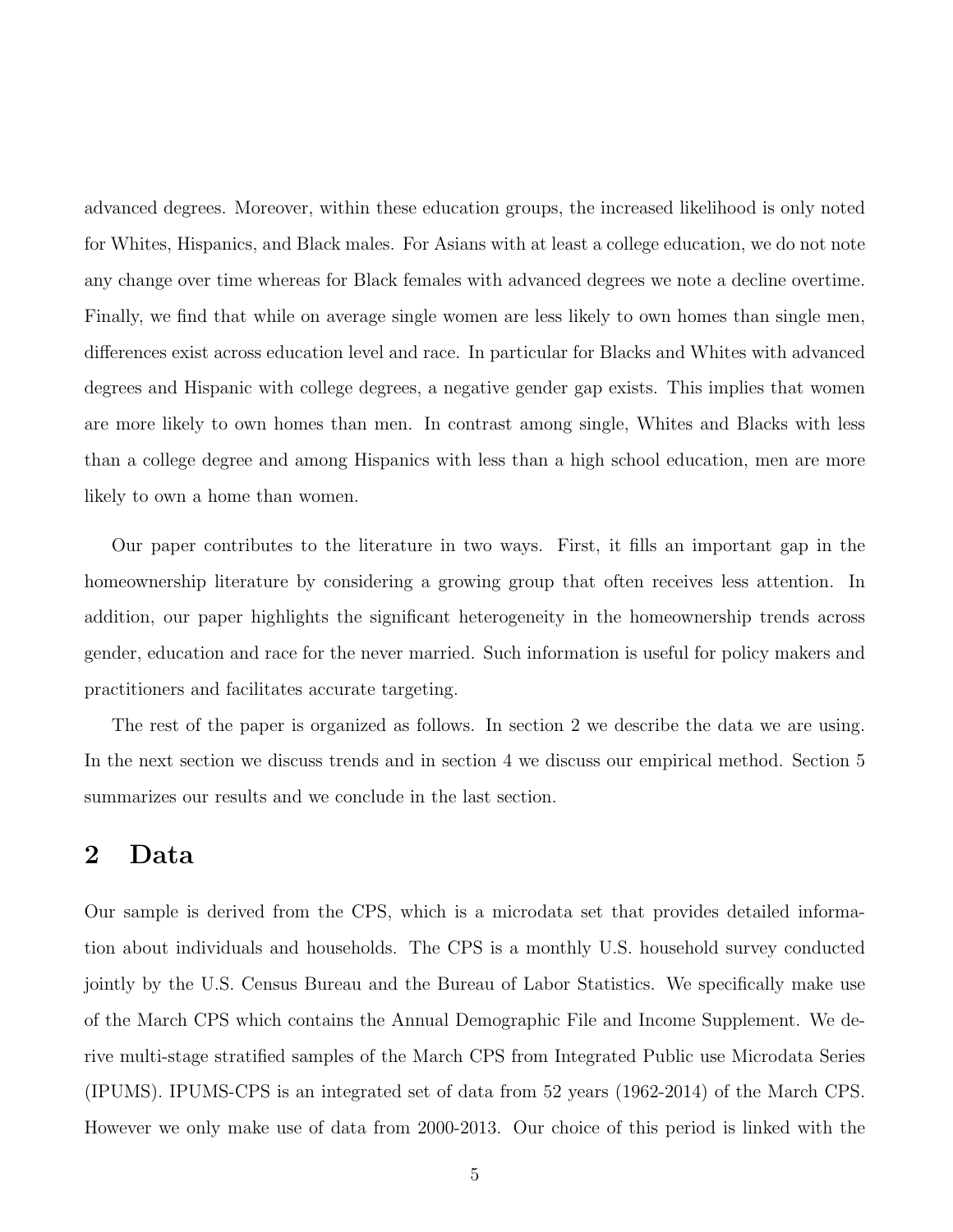

Figure 1: Homeownership Trend 2000-2013

significant increase in singles during the last decade. Moreover, we are also interested in how the recession affects homeownership for singles. Hence the need to restricting our period of analysis to a reasonable expanse of time before and after the recession.<sup>4</sup>

# **3 Homeownership Trends -Descriptive Statistics**

Figure one highlights trends in homeownership between 2000 and 2013 for men and women. The graph shows that the proportion of people who own homes was on the rise up until 2005 and has fallen steady during the post recession period. We also observe a small positive gender gap in homeownership with men having a higher rate of homeownership than women over the entire

<sup>4</sup>Given all monetary variables in IPUMS CPS are in nominal dollars and we make use of repeated cross sections over time, we adjust all monetary variables used in our analysis to constant 1999 dollars using CPI-U adjustment factor available in IPUMS (which corresponds to the 2000 CPS dollar amounts). Since the CPS makes use of a complex stratification sampling, we include personal weights for individual in our analysis.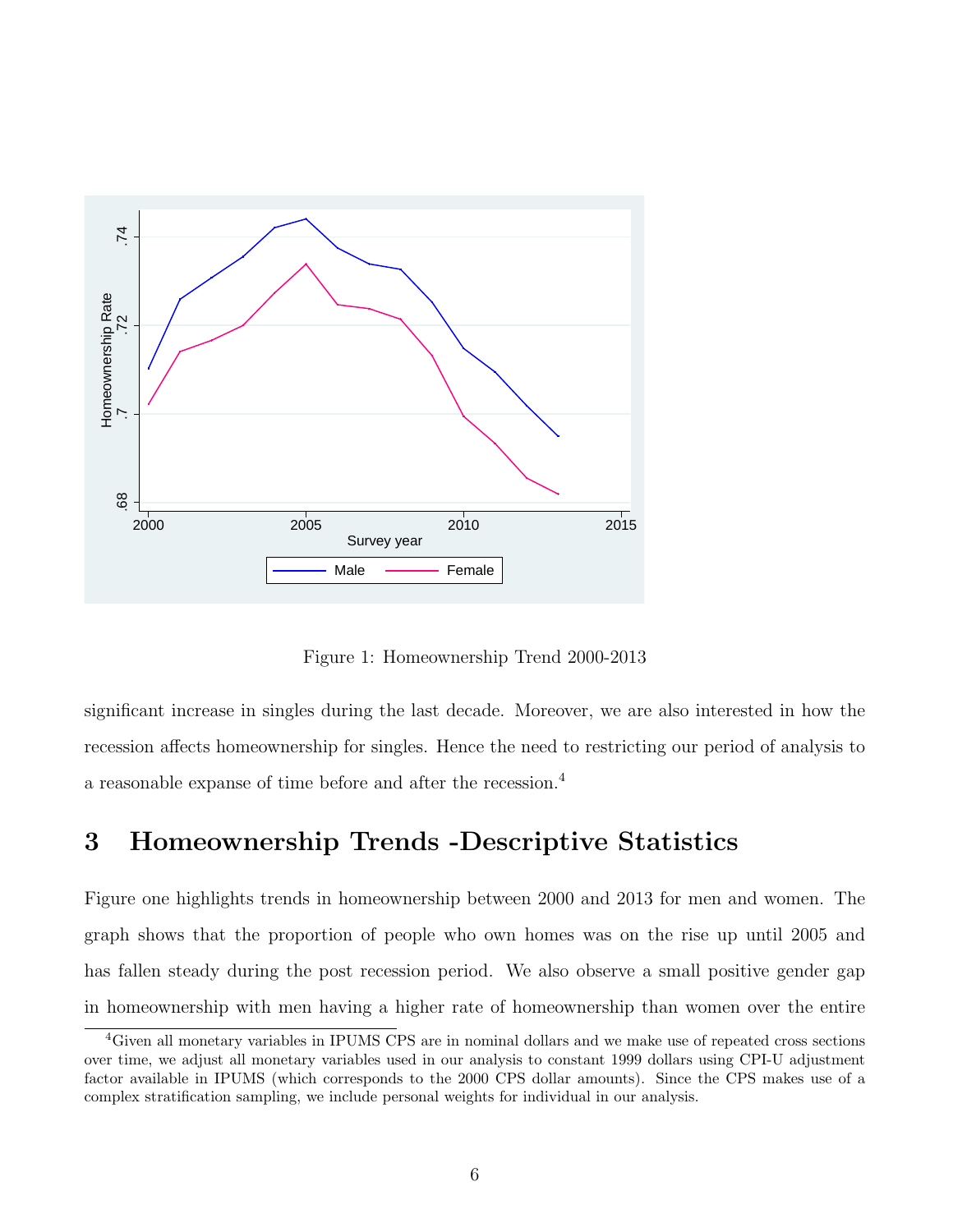

Figure 2: Share Single/Not Married (18 and Up)

period.<sup>5</sup> The size of this gap reduced towards the recession and has been expanding in the post recession period.

In this paper our focus is on the single population, which has been growing over time. Figure two shows the trends in the single share of the population 18 years and older over time. There are a number of observations we can highlight from this figure. First in every year from 2000- 2013, the percent of single women is higher than single men. In addition, the average share of singles is rising over time and only declined significantly between 2000 and 2001.<sup>6</sup> Also notice that the trend in percentage single differs slightly between men and women over the period considered with a steady increase in this share for men. In contrast the share of single women experienced other periods of slight decline over time. Another interesting observation is that the percentage of

<sup>&</sup>lt;sup>5</sup>The gap ranges from women homeownership being  $0.08\%$  - 1.6% lower than men.

 $6A$  possible explanation for the decline in the percentage of people single in 2001 was the "millennium effect" when many people rushed to get married in the year 2000. Given our data uses the march CPS, many of these marriages would have taken place post March in the year 2000 and would only be reflected in the data in 2001.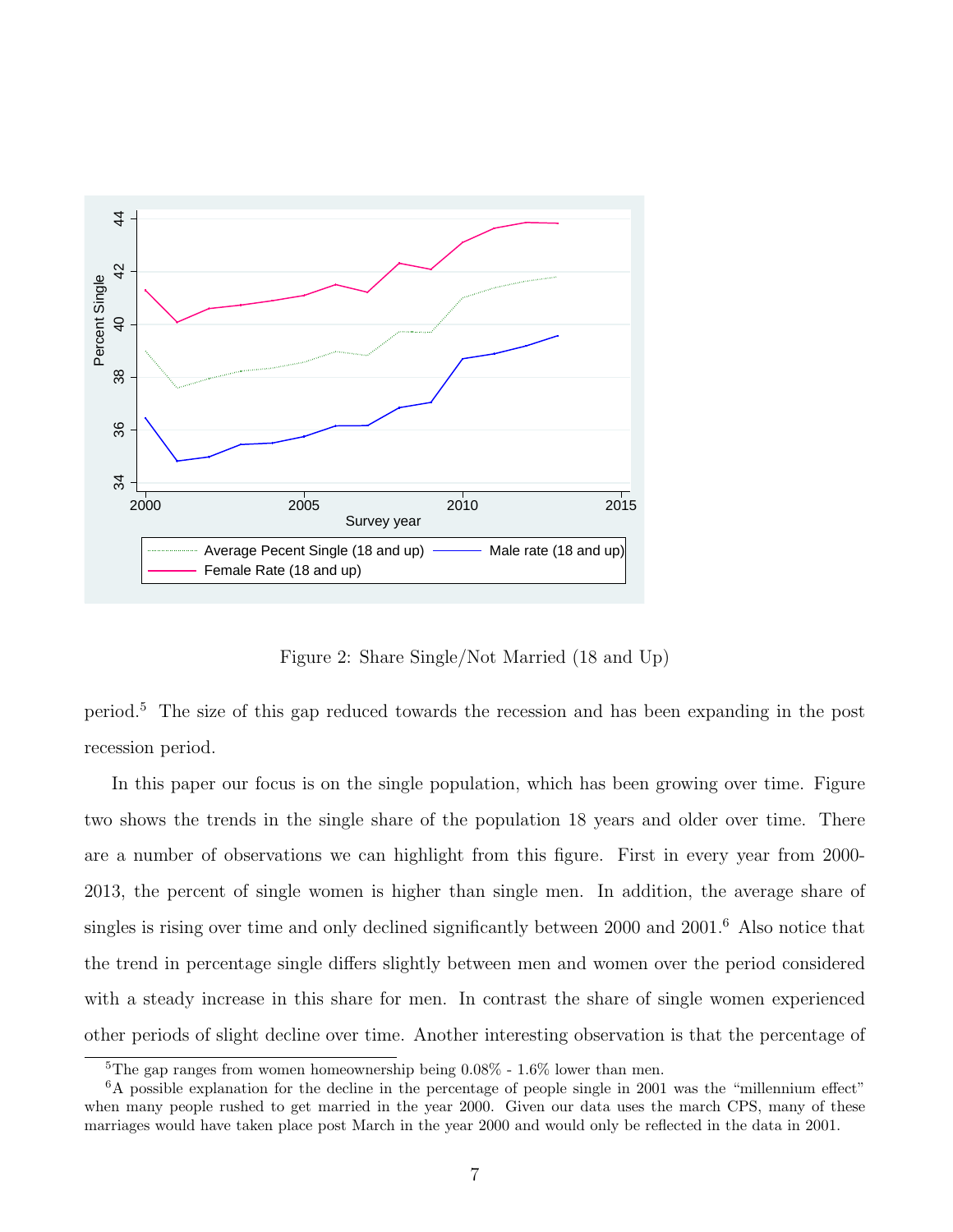

Figure 3: Trends in Homeownership by Marital Status

women who are single has not increased as steeply as men over the 2000-2013 period. Specifically, the share rose from about  $40\%$  of women to  $43.9\%$  over this period. In contrast the share of single men over 18 years rose from 34.8% to 39.6%. Another interesting observation is that while more women are currently single than men, the single population of men and women exhibit significant heterogeneity. In particular, if we break up the single population into those who are widowed, divorced and never married, we find that while more women are single, a higher proportion of men have never been married. Specifically we find that 26.05% of men are never married. In contrast only 21.7% of women have never been married. Differences also exist in the percentage of singles who are divorced by gender. In particular, 8.4% of men have a current status of divorced compared to 11.44% for women. This difference suggests that more men who get divorced remarry. Similarly the difference in the proportion of widowed men and women  $(2.3\%$  compared to  $8.7\%$ ) suggests that compared to women more men who lose their spouses remarry.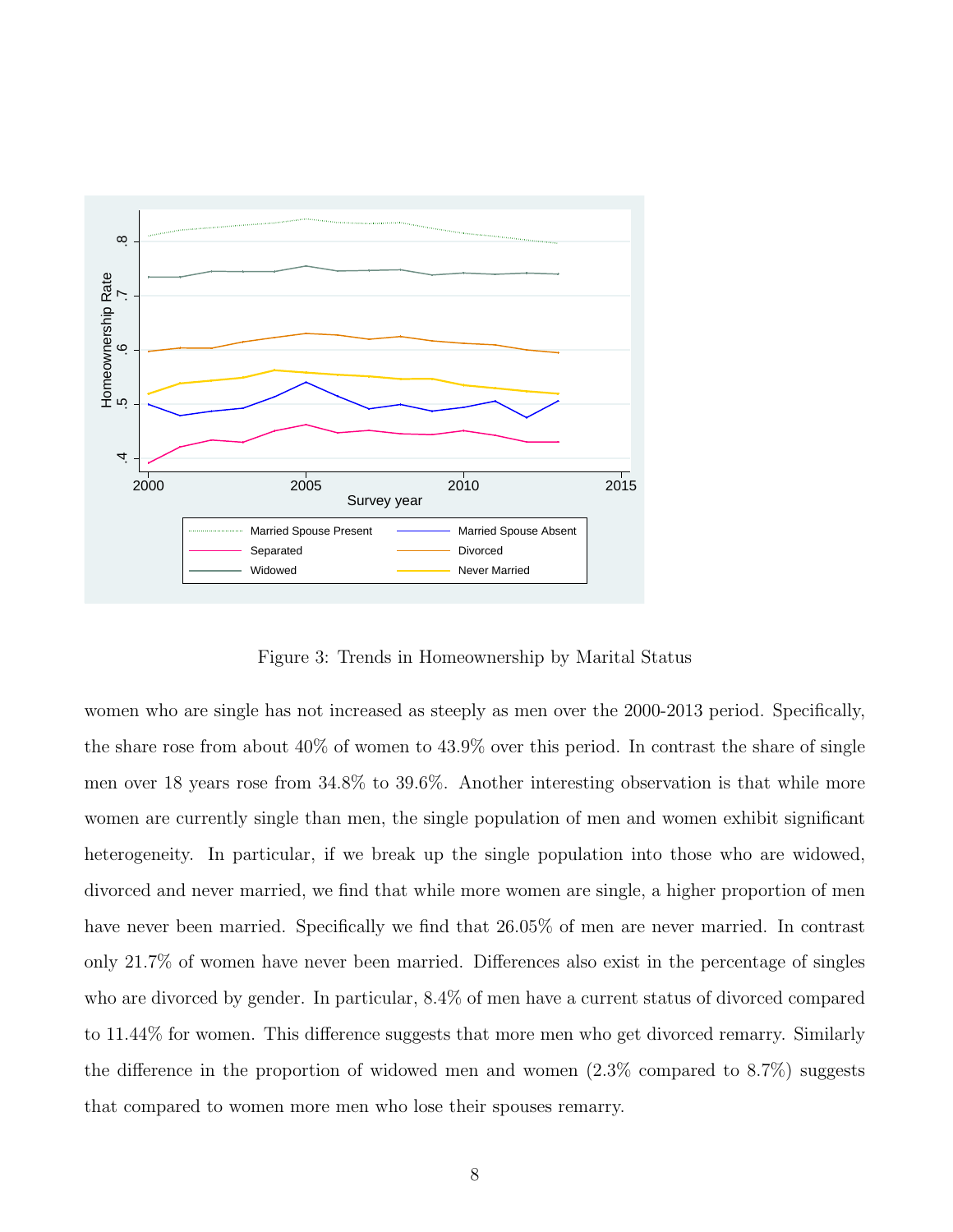Next we consider homeownership trends over our data period 2000-2013. Figure 3 shows the trends in homeownership by marital status. We make use of the marital status break down constructed in the CPS.<sup>7</sup> Figure 3 shows that married couple with spouse present have consistently the highest proportion of homeownership over this period. The gap in homeownership for those married with a spouse present and those married with a spouse absent is significant. However, the select nature of certain groups like those who are separated or have an absent spouse explain partly the lower homeownership rates for those groups. Notice that as expected, individual who are married have the highest homeownership rates followed by those who are widowed and divorced. The trend in each of these categories of people with respect to homeownership has also varied over time. While homeownership rates increased for single, divorced and married up until 2005, it have declined subsequently. In contrast, the homeownership rates for widowed has remained the most stable over our evaluation period. For those who are separated, if we compare homeownership rate in 2000 to 2010, on average homeownership rates have increased. This trend is in contrast to other groups for which homeownership rates in 2013 are back to 2000 levels. For those who are married with a spouse present, homeownership rates are slightly lower in 2013 compared to 2000.

We are interested in those who are not married in this paper given the limited research on this growing group. For this group, we examine differences in homeownership across gender over time. In particular for our econometric analysis we focus on a sub-group of the not married- the never married. As mentioned in the introduction the rationale for our focus on the never married single versus all singles is that the decision making process about home buying or ownership for a person who has lost a spouse and is now single or one who got divorced may differ significantly from individuals who have never been married even though they can all be classified as single. Moreover as noted in figure three, homeownership for divorced or widowed is much higher than those who have never been married. In addition, we lack information on when those who are currently divorced or widowed bought their homes. Given the high shares of homeownership for divorced and widowed

<sup>&</sup>lt;sup>7</sup>In the CPS individuals are broken down into married with a spouse present, married with a spouse absent, separated, divorced, never married and widowed.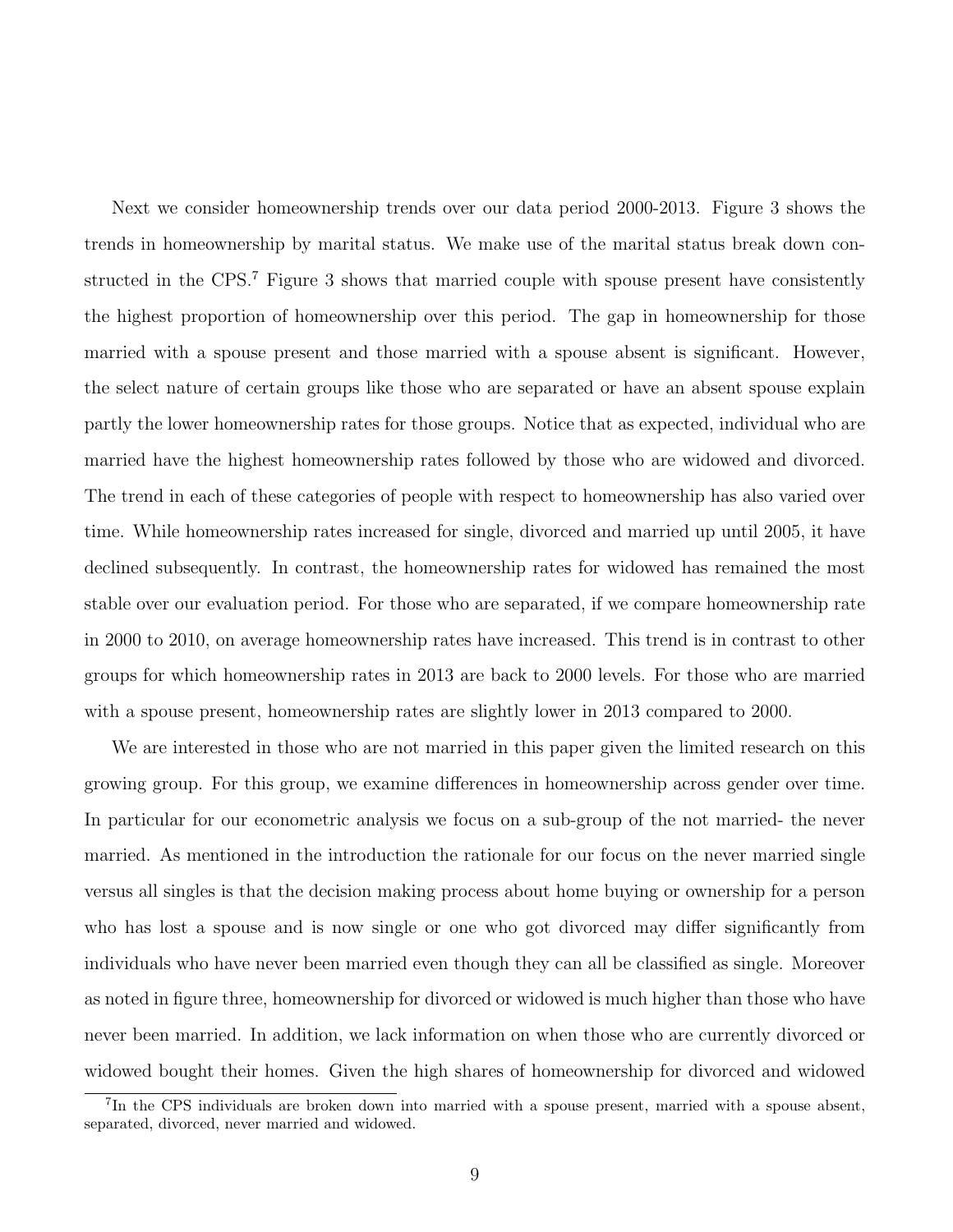compared to the never married, it is fair to assume that many of the formerly married acquired their homes while married which may be problematic for the trends we are focused on examining in this paper. The potential issues noted above provide the impetus to exclude the widowed and divorced from our main analysis even though they are currently single. In figure 4 we highlight differences across the divorced and never married by gender. We focus on homeownership trends by gender of never married, divorced and include rates for married as a bench mark. We exclude widowed in this graph to avoid cramming too many trend lines in the figure.<sup>8</sup> Notice from figure 4 that there is a gender gap in homeownership for both divorced and singles. However, the gap in homeownership across gender for those who have never been married compared to the divorced differ. Specifically, while there is a small gender gap in homeownership across the divorced group, the gap for never married is significantly larger. These marked differences in the trends for divorced versus never married, though both are currently single, highlighted in figure 4 provides further reason why an analysis solely on the never married is warranted.

Next we examine trends across ethnicity for the never married only. The homeownership gap across ethnicity has been documented in the past literature. Our results in figure 5 for singles never married are consistent with the noted trend in homeownership across ethnicity in the general population. In the U.S, Whites have a much high rate of homeownership than Blacks and all other ethnic groups and this trend holds true in the subpopulation who have never been married. Other interesting patterns from figure 5 include the differences in trend across ethnicity. For example, single Black homeownership rate is slightly higher in 2000 than in 2013 (39.9% versus 39.8%). In contrast for other ethnic groups, despite a decline in homeownership rates since the recession, 2013 levels are higher than 2000 levels. Figure 5 also suggests heterogeneity in the decline in homeownership for the never married across ethnicity post the recession. In particular, Asians experienced the steepest decline from 54.5% in 2008 to 45.7% in 2013. In contrast, Whites, Blacks and Hispanics experienced decreases of 2.4%, 1.3% and 2.6% respectively.

<sup>8</sup>Moreover, the inference including this group is the same.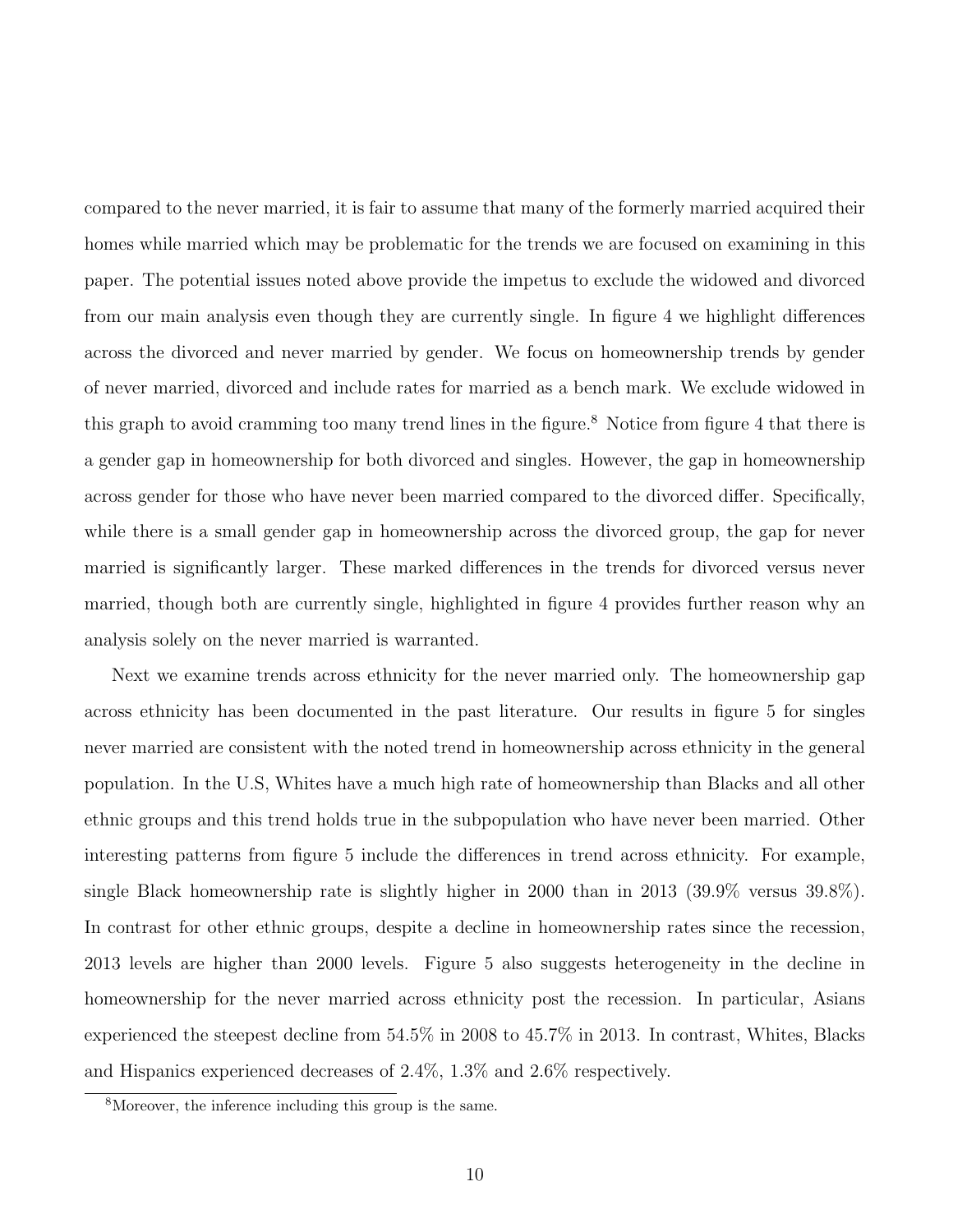

Figure 4: Married, Divorced and Never married Homeownership Trends by Gender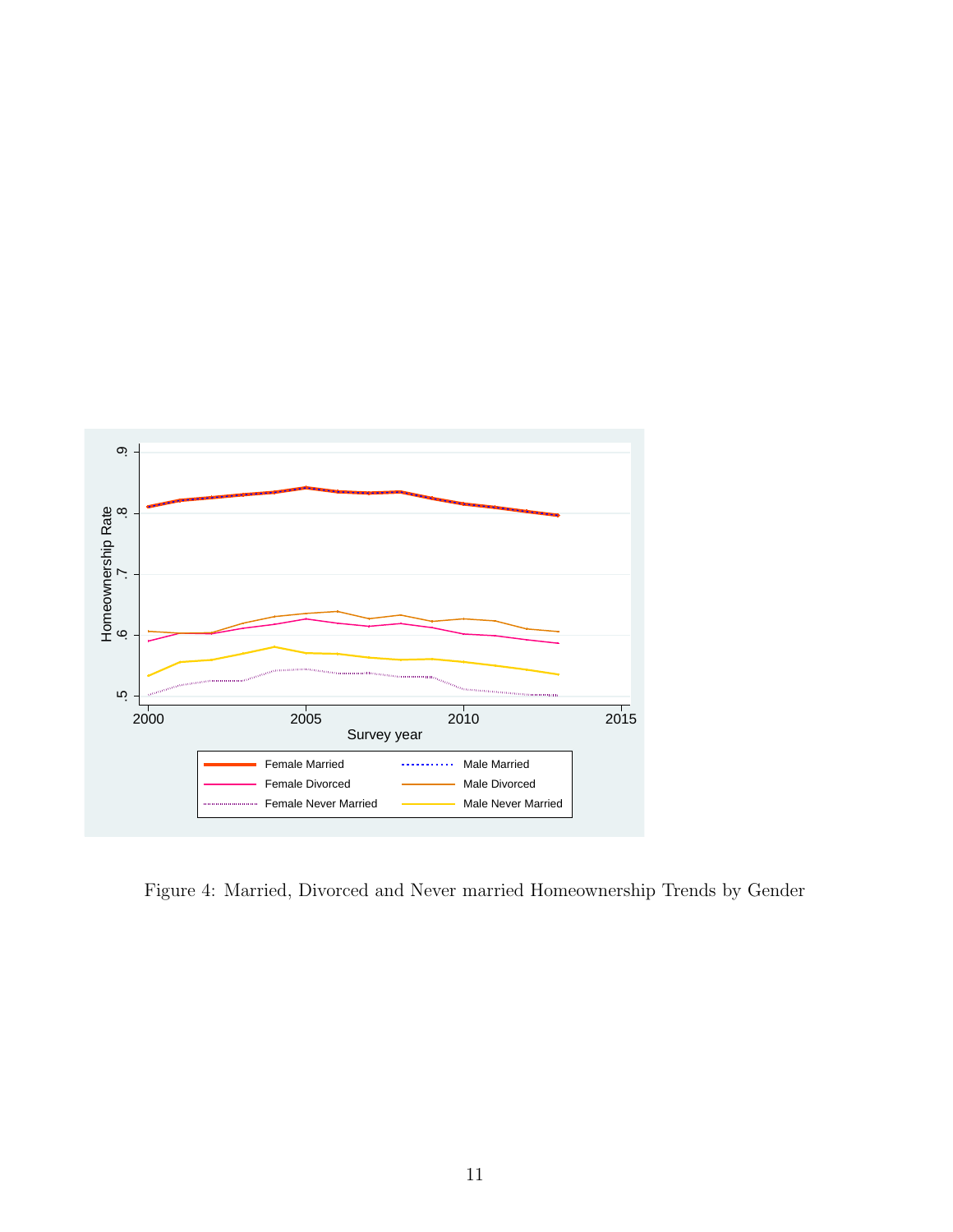

Figure 5: Single Homeownership Trends by Ethnicity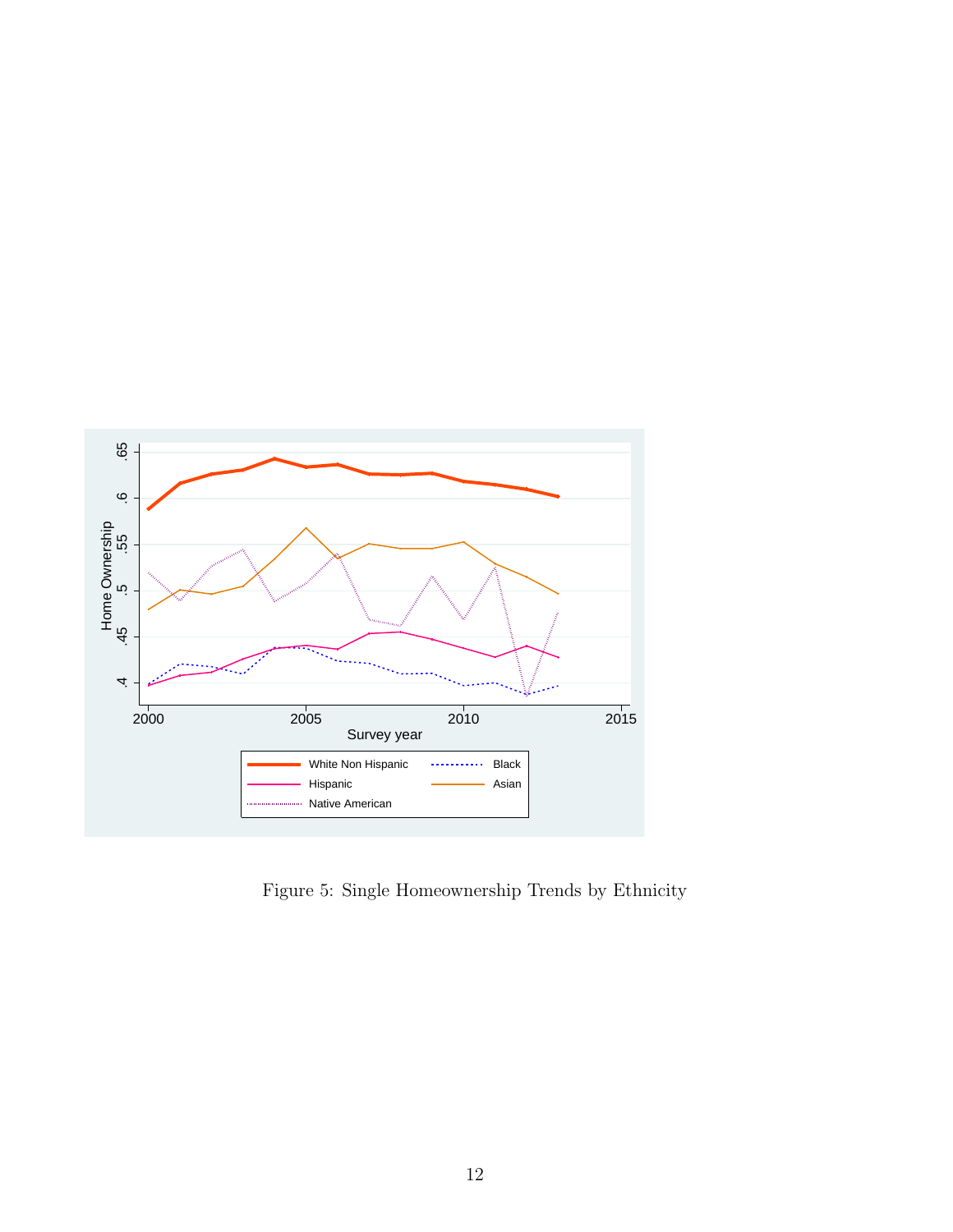Another interesting way to consider homeownership across the growing single population is to examine trends across education level. Figure 6 highlights these trends. Notice the gap between singles who have advanced degree and those with lower levels of education. An interesting trend among singles is the higher homeownership rates for those with just high school and some college education compared to those who have college degrees. However, this gap has decreased significantly over time and is linked with the significant increase in homeownership rates among the never married with college degrees before the recession. Keep in mind here that this trend is only noted for never married. On average in the general population, those with a college degree have higher homeownership rates than those with a high school degree. Figure 6 also shows that the recession affected homeownership across each education level however the severity differs across education levels. The largest decline occurred for those with advanced degrees 5.9 percentage points and the lowest decline occurred for those with college degrees 0.4 percentage point. Both those with high school and those with less than high school have lower homeownership rates in 2013 compared to 2000. In contrast, those with college and advanced degrees, although, they experienced a decline during the recession have a higher homeownership rates in 2013 compared to 2000. Another observation from figure 6 is that there was variation in the timing of the decline in homeownership over the 2000-2013 period. Specifically the graph suggests that homeownership rates were declining for those with high school or less than high school education even before the recession. In contrast for those with college and advanced degrees, decline in homeownership rates are observed from 2006 onward.

The descriptive analysis highlighted above suggests that trends for the never married are different from the married. In addition the above trends suggest that for the never married, there is heterogeneity in homeownership across gender, education level and ethnicity. We explore this potential heterogeneity further in a regression model framework. In addition we explore the potential role of the recession in magnifying or attenuating these differences.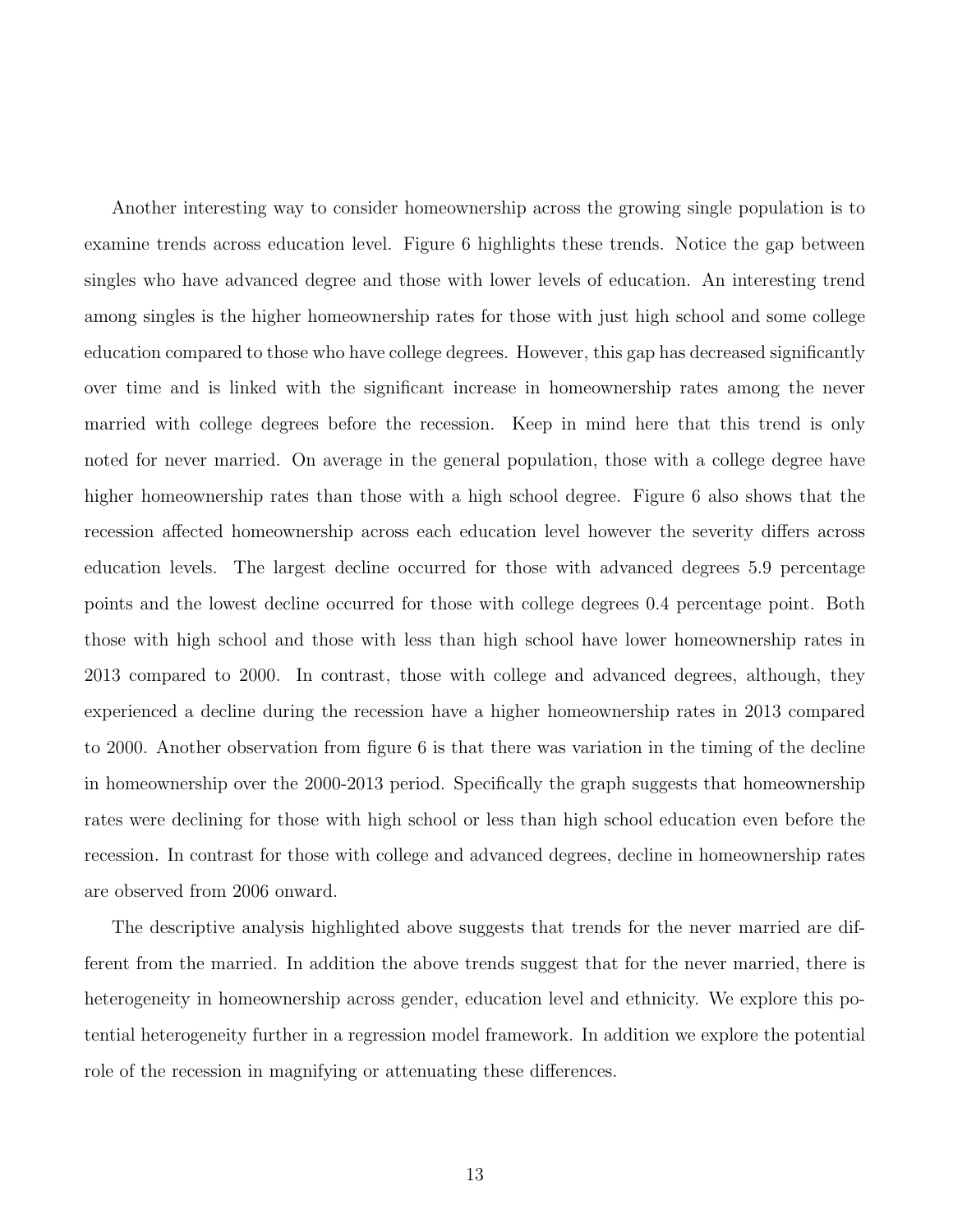

Figure 6: Single Homeownership Trends by Skill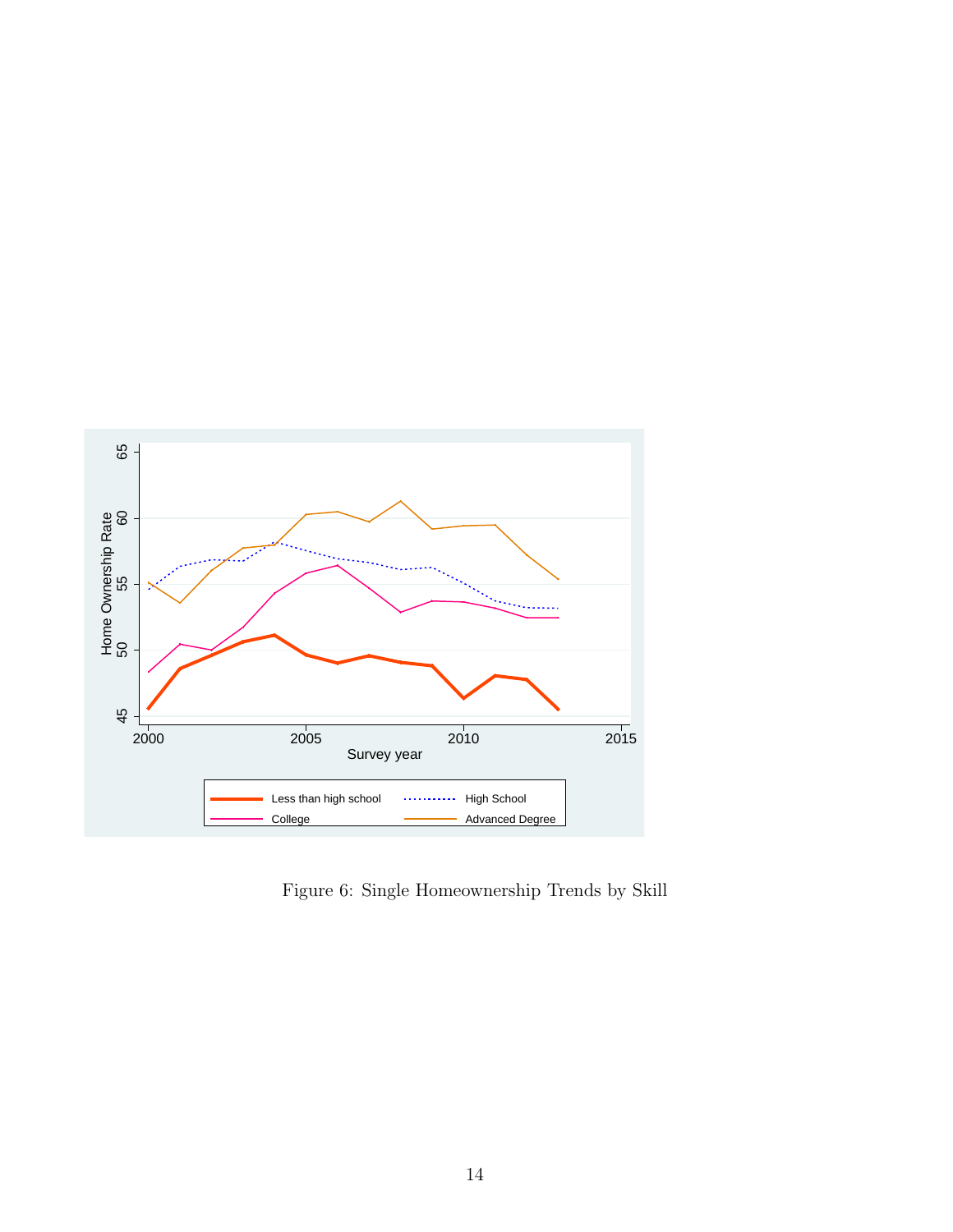## **4 Empirical Model and Results**

To examine the correlates of homeownership among the never married in the U.S.(henceforth we will refer to never married as single for simplicity), and to explore the heterogeneity across gender, education and ethnic groups, we estimate the following probit model and derive the marginal effects for our variables of interest. Our basic model is as follows:

#### $Pr(O_i = 1) = \mathbf{X}_{ik}'\alpha + \beta_1Gender_i + \beta_2Recession + \beta_3Recession * Gender_i + \delta_s + \gamma_t + \varepsilon_i$

Where  $O_i$  is the decision to own a home by the individual  $i$  and takes the value of 1 if an individual owns a home and 0 otherwise. Vector *X* captures individual controls that are important in the home buying process or the decision to own a home. The variables included in the vector *X* include educational attainment, age, income, proxy for savings (interest income), number of children, employment status, ethnicity, and citizenship status. Our ethnic groups are white (Non Hispanic), Black, Hispanic, Asian, Native American, and Mixed Race.<sup>9</sup> We divide the sample into employed, not in the labor force (NILF), NILF with Disability and unemployed. For citizenship status we include naturalized citizen, not a citizen and native group. Gender is a dummy that takes value 1 for female head of the household and 0 for male. Our recession and after dummy takes value 1 for the years 2007 - 2013 and 0 otherwise. We include total real income of the households and total real interest income in vector *X* to control for household savings and home buying potential. We convert nominal income and interest rates into real values using the CPI. All our specifications include state fixed effects  $\delta$ , year fixed effects  $\gamma$ , and metro area dummies. We report the marginal effects from the probit model.

<sup>&</sup>lt;sup>9</sup>The Hispanic group is restricted to White Hispanic and the Mixed category includes all those who self-identify themselves as mixed race in the CPS.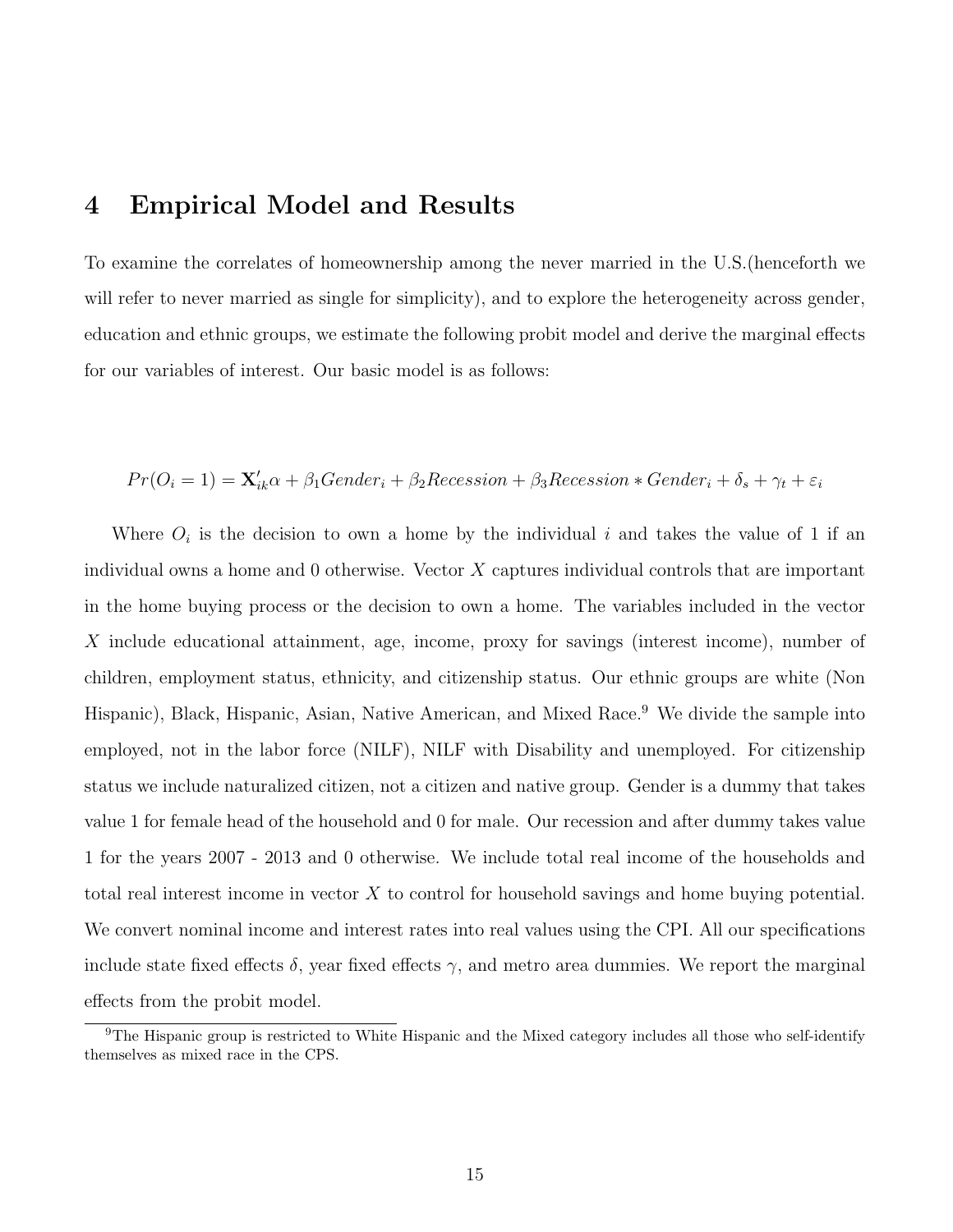#### **5 Results**

Table 1 provides a summary of the results focused on comparing the factors that are important for predicting homeownership by marital status. We summarize the estimated effects derived from the basic model estimated over the whole sample, the married group, the divorced and widowed group, and the singles (never married) group. The reference group for the categorical variables are white (non-Hispanic), unemployed and native born. Column (1) summarizes the results for the regression with the entire sample. As this specification includes the whole sample, we can also control for marital status with dummies for widowed, married with absent spouse, never married, divorce and separated. The reference group for the marital status dummies is married individuals. The estimates on these dummies are not included in Table 1 column (1) to reduce table length but suggest that after controlling for the basic predictors of homeownership, all other groups have a lower probability of homeownership compared to married individuals with spouse present. This is an expected result consistent with the past literature. A more surprising result is that after controlling for factors that predict homeownership, single individuals have the lowest gap in homeownership compared to married with spouse present. Specifically, singles have a 15% lower likelihood of homeownership than married with spouse present. This regression result is worth noting because it is in contrast to the inference from figure 3 which suggests consistently lower homeownership rates for singles compared to divorced or widowed over the period of observation. Our regression results suggest that in comparison to the group married with spouse present, divorced singles and widowed singles on average have about a 19% and 26% respectively, lower probability of homeownership which is larger than the 15% that is exhibited by the never married group. This difference highlights the importance of controlling for other factors that could potentially affect homeownership. In Column  $(2)-(4)$  we estimate our model of interest on sub-samples. Our goal here is to check for heterogeneity across groups in key factors that could affect the probability of homeownership. Column (2) summarizes the results for the model estimated solely on the married sample. In column (3) estimates from the regression on the sample of divorced and widowed are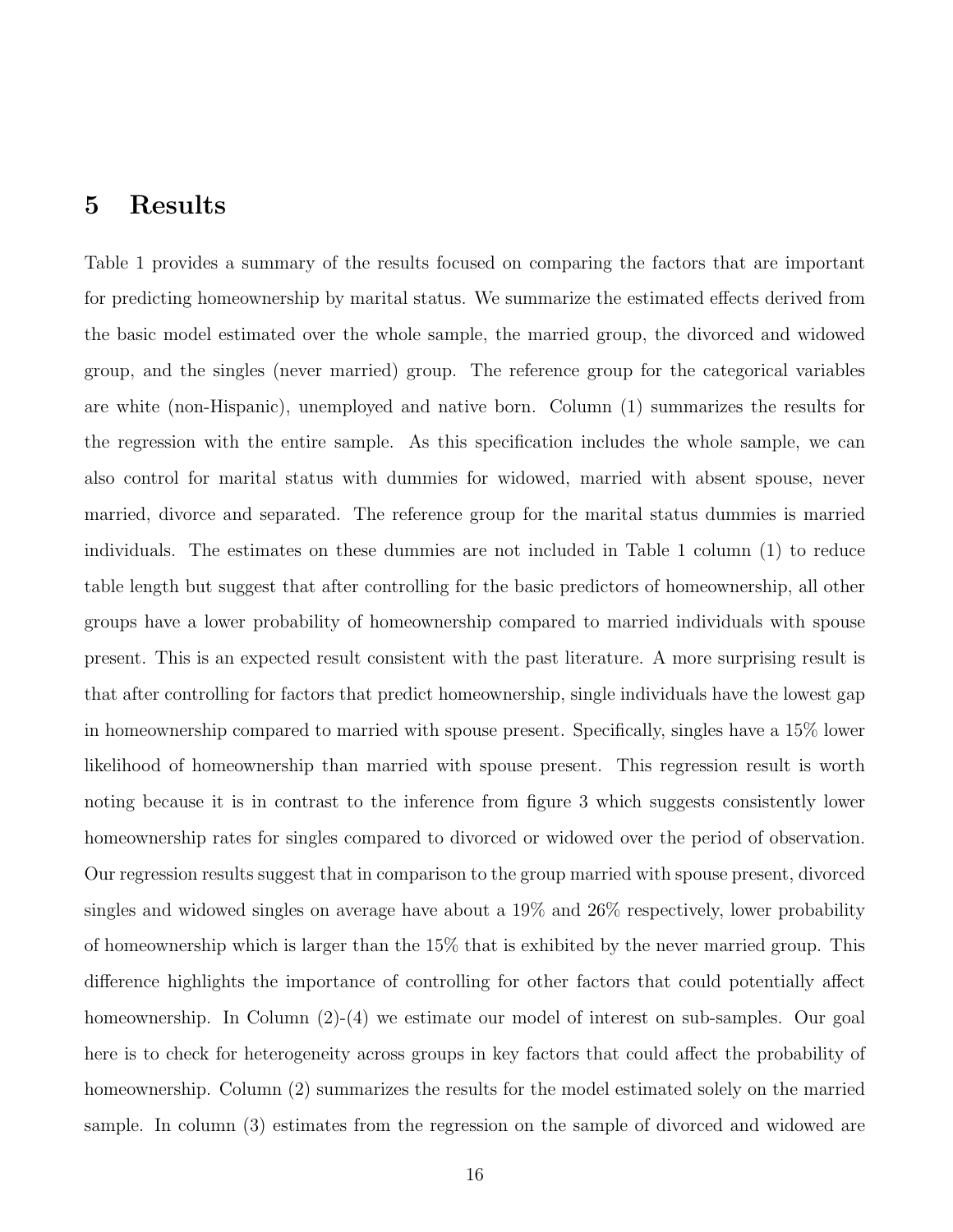captured while in column (4), regression estimates on the sample of singles (never married) are presented. As expected, years of education, age, income and savings significantly increase the probability of homeownership.

For a subset of variables, we compare the estimated coefficients for singles to those of the married group and also the divorced and widow group. We note significant heterogeneity in the direction of the relationship. First, when we consider the whole population there does not appear to be a homeownership gap across gender (column 1). However once we break down the sample into the aforementioned groups, we find that this gap exists. In particular, married women are 3.1% more likely to own homes than married men. In contrast single women are 2.7% less likely to own homes than single men. For the divorced and widowed, we find no gender gap. When we consider age, we also note different effects. Age increases the probability of homeownership for the married and divorced/widowed groups. In contrast there is a significant (though small) negative correlation between age and homeownership for singles. Number of children increases the probability of homeownership for those who are married or in the divorced and widowed groups but decreases the probability of homeownership for those who are single even after we have controlled for income. The results in Table 1 also suggest that the likelihood of owning a home increased post recession for both married and single. However, the increase is greater for the never married single group. The interaction variable between recession and gender is insignificant for the single group but is significant for the married group. This finding suggests that across gender, the recession had differential impacts on homeownership probabilities for the married but not the single.

For other variables like income or savings, while the magnitude of the estimated impacts differ across married and single, the difference is negligible in many instances. Other differences across groups in estimated coefficients include education. The results in table 1 suggest that education increases the probability of homeownership for the married compared to the single group by 4 percentage points. Also, the gap in the likelihood of owning a home between the employed and the unemployed is much larger for the married than those who are single (8.2 vs 2.4 percentage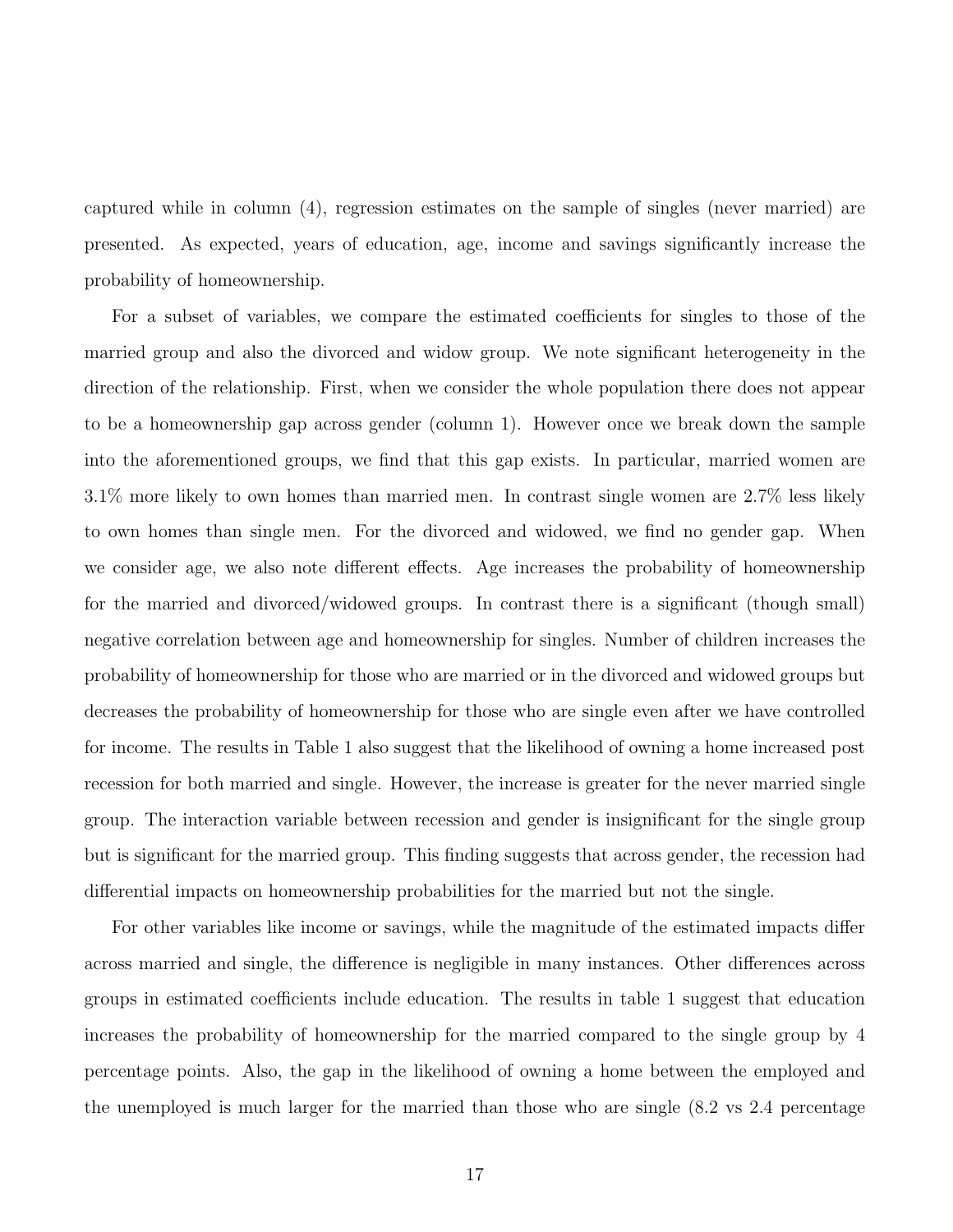points more likely). Consistent with past literature on race/ethnicity, we find that Whites are more likely to own homes than all other ethnicity apart from Asians.<sup>10</sup> For Asians and Whites the relationship is more nuanced. For the married group, Asians are less likely to own a home than Whites. However, when we look at the single group or the divorced/widowed group, Asians have a higher probability of homeownership than Whites. There are also some differences worth noting when we consider immigration status. After controlling for typical predictors of homeownership, we find that across all groups noncitizens have the biggest homeownership gap compared to U.S born. In contrast, for naturalized immigrants, we find those who are married are 1.6% less likely than native born to own a home. However for naturalized immigrants who are single or the group of widowed and divorced, we do not find any gap in homeownership.

The basic message from Table 1 is that the variables that determines the probability of a single individual owning a home may differ from the factors that are important for married individuals. Moreover, the direction of the relationship between these factors and homeownership can differ for single people compared to married couples. In the remaining part of the paper we focus on the single population, exploring possible heterogeneity in home ownership determinants/correlates by education level and ethnicity.

Table 2 highlights the results for our model for singles across education groups. We divide the single population into four education groups. Those who have less than high school education, high school education, college education, and those with advanced degrees. The results in Table 2 provide insight on the advantages of looking at different slices of the population separately. First, we note that on average, the gender homeownership gap for singles summarized in Table 1 exists only for singles at lower levels of education. Specifically for singles with high school and less, women have significantly lower probabilities of owning a home than men. In contrast single women with an advanced degree have higher homeownership probabilities than their male counterparts. For those with a college degree the results are nuanced. Prior to the recession women had a higher probability

<sup>10</sup>Other ethnicities include Black, Hispanic, Mixed or Native American.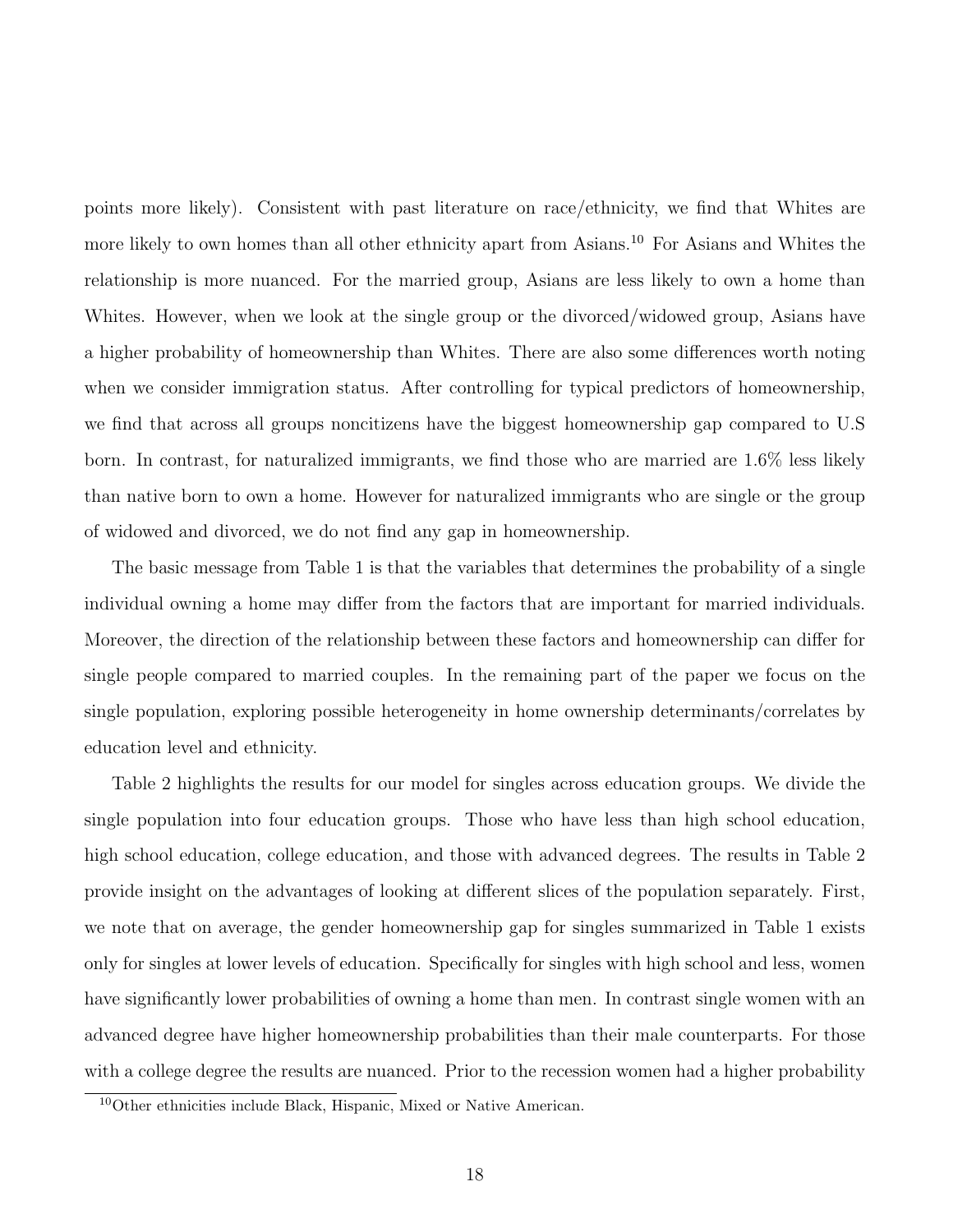of homeownership than men but post the recession men have a slightly higher probability. These results raise an important question as to why single women with advanced degrees are investing in homeownership at a higher rate than similarly educated men controlling for income.

Second, slicing the single population by education level reveals that the higher probability of homeownership post the recession does not apply to all singles. During the recession/post recession period, only those with at least a college degree had higher homeownership probabilities. In contrast those with less than high school degrees were 3.1% less likely to own a home than before the recession. It is also worth noting that for all groups but those with college education, we do not find any evidence of heterogeneity across gender in the effect of the recession on homeownership. For college educated single women, we find that they improved their homeownership outcome, in the period from the recession onwards, less than men.

Other determinants of homeownership that exhibited significant heterogeneity across education grouping are number of children, naturalized versus native and race. Specifically, while increase in number of children for those who are single reduces the probability of owning a home for those with a college education and less, for those with an advanced degrees, the number of children increases homeownership likelihood. We also find that single naturalized Americans who have a high school education or less are less likely to own a home compared to singles who are native born. However, naturalized Americans with college degrees are more likely to own a home than natives with college degrees. We find no difference for those with advanced degrees.

With respect to race we also note some heterogeneity. In particular single Blacks regardless of their education grouping have a lower probability of homeownership compared to their White counterparts. This is an important result because for all other ethnic groups, education level matters. Single Asians with a college education or less, for example, have a higher probability of homeownership compared with single Whites at similar level. However, single Asians with an advanced degree have a similar homeownership probability as Whites with advanced degrees. Single Hispanics also exhibit heterogeneity across groups. Those with high school education or less have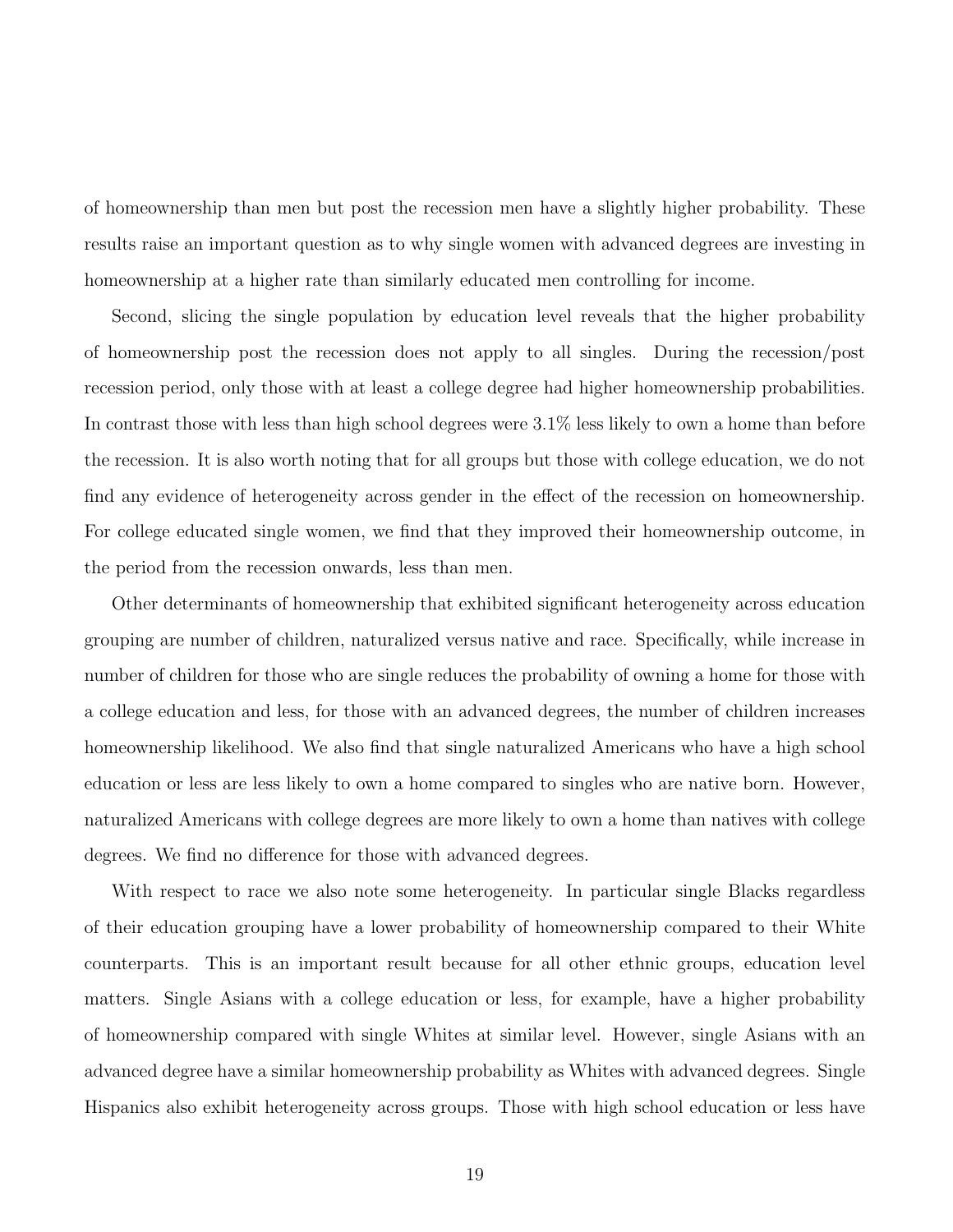a lower probability of homeownership compared to single Whites at a similar level. On the other hand, single Hispanics with a college education or more have a higher probability of homeownership than Whites and the gap is greater for those with advanced degrees. The results for native American and Americans with mixed ethnicity are similar to the extent that singles in these groups with high school or less are less likely than Whites to own a home. For those with at least a college degree, there is no difference in homeownership compared to White Americans.

Next we examine, individually, singles from different ethnic groups. Table 3 presents the results for the 4 major groups. Whites, Blacks, Hispanic and Asian.<sup>11</sup> Again these results provide some interesting trends. First, the higher probability of homeownership for singles post the recession is only relevant for Whites and Hispanics. However, there are no gender differences in the effect of the recession on homeownership. For Blacks and Asians, there is no difference in homeownership probabilities across both periods Second, the results suggests that for singles, homeownership disparities across gender is only relevant for Whites and Blacks. In both these groups, women have a lower probability of homeownership than men. On an average for single Asians and Hispanics we do not find any gender disparity. We also find that the effect of having more children on homeownership is consistently negative across different racial groups while income has a positive effect on homeownership across all groups. In addition we find that even after we control for education and income, single naturalized Blacks and Asians have higher homeownership probabilities than single native Blacks and Asians. In contrast naturalized Whites and Hispanics have lower homeownership probabilities than native Whites and Hispanics.

The results in Table 3 also suggests that for the single population, education has different effects across race/ethnicity. For single Blacks and Hispanics, higher education levels increases the probability of homeownership. The gap in homeownership probability increases with education. However for single Asians, we find a somewhat inverse relationship. Specifically, the higher the level of education the less likely individuals own homes. Single Asians with advanced degrees are about

<sup>11</sup>We do not focus on mixed or Native American given the smaller sample size in the population and for brevity.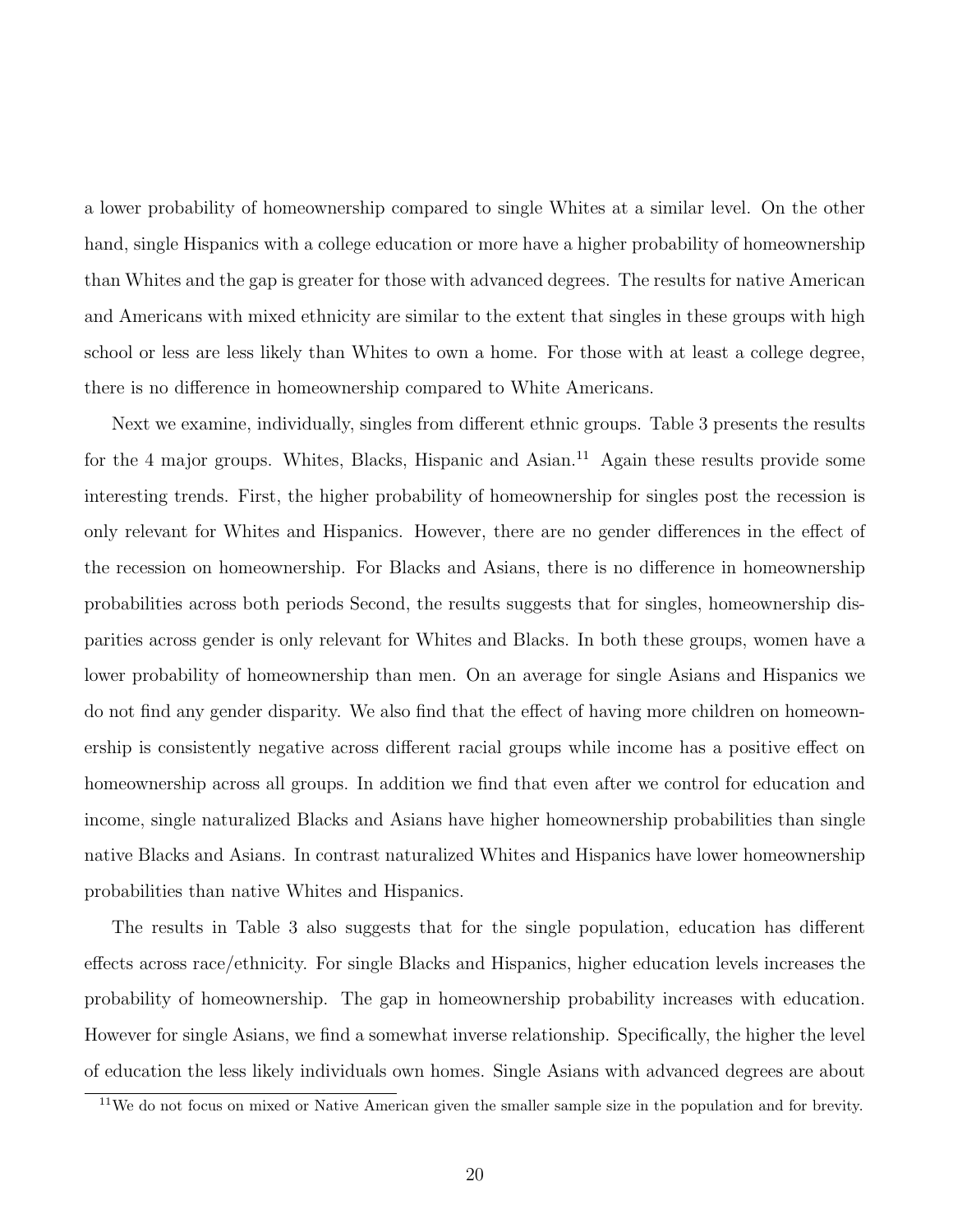11% less likely to own a home than Asians without a high school education. For single Whites, education level matters far less in homeownership. There is no gap in homeownership for single Whites with less than high school education (base)- compared to those with high school education or an advanced degree. However, those with college education are 6.6% less likely to own a home than those with less than high school education.

To strengthen our understanding of the factors that are important for homeownership among singles across skill and ethnicity, we also break down the population into sub groups based on both education and ethnicity. In particular, we estimate 16 separate regressions as follows: 4 for Whites, 4 for Blacks, 4 for Hispanics and 4 for Asians. Each of the regressions covers individuals at a particular level of education and ethnicity. In Table 4 Panel A we summarize the main results for Whites, Panel B summarizes the main results for Blacks, Panel C summarizes the main results for Hispanics and Panel D summarizes the results for Asian. Each column captures relevant results for individuals at a particular level of education. Our results suggest significant heterogeneity in homeownership across ethnicity and education levels.

The results in Table 3 suggests than on average only Whites and Hispanic singles had higher homeownership probabilities during the recession and onward (2007-2013). However, when we break these groups down by education level, we find that the increased likelihood of homeownership is restricted to only those with college or advanced degrees for Whites. In contrast for Hispanics, a higher probability of homeownership in the post recession era can be found for those with high school education or higher. For Blacks and Asians despite the fact that Table 3 suggests no change on average in the likelihood of homeownership in the post recession period, we find that among Blacks with advanced degrees, there is a 13.3% increase in the likelihood of homeownership during this period.

With respect to gender differences, Table 3 suggests both Blacks and White single women have lower homeownership probabilities than men. Table 4, provides a clearer perspective. Among Whites it is single women with high school and less education that have a lower probability of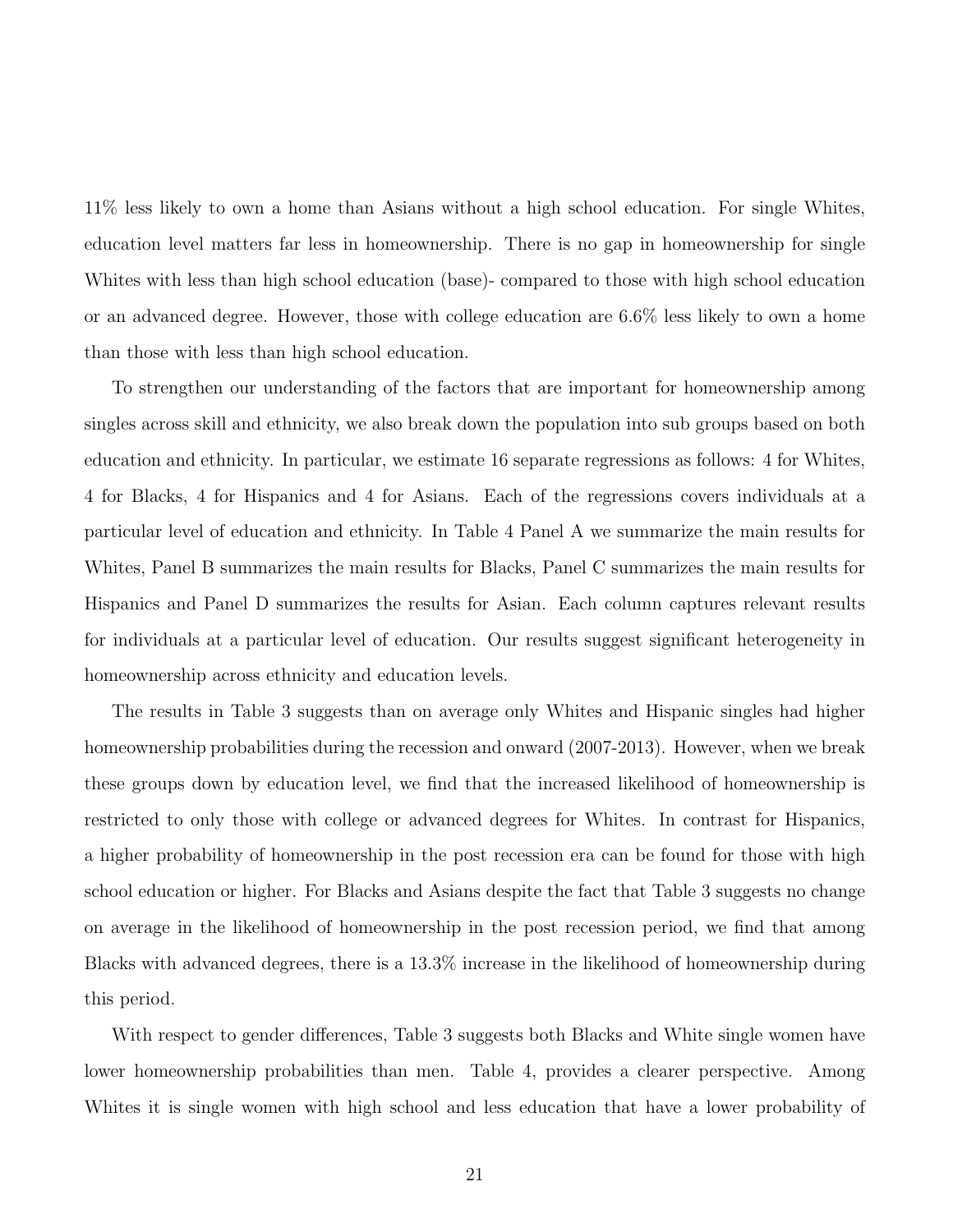homeownership. White single women with advanced degrees have a 6.3% higher probability of homeownership than White single men. For Blacks we note similar trends as Whites but larger gaps between men and women. Specifically Black single women with high school or less have a much lower probability of homeownership than Black men, 8.5% and 7.2% respectively. In contrast, Black single women with advanced degrees have a higher probability of homeownership than Black men. For Hispanics while on average it appears there are no gender differences, women with less than high school have a lower homeownership probability than Hispanic men while single Hispanic women with college education are 6.3% more likely than Hispanic men to own a home. With respect to Asians, we find that while there are no average differences across gender, women with high school education have lower homeownership probabilities while women with college education have a  $6.2\%$  higher probability of homeownership.

The idea of differential impacts, across gender, of the recession on homeownership probabilities is also explored in Table 4 across skill level and race. While Table 3 suggests no interaction effects for all groups, we find some effects for Blacks, Whites and Asians when we break down each group by education level. Specifically, single White women with less than high school education saw an increase in homeownership in the post recession period compared to single White men. For single Blacks women with advanced degrees we note a significant decrease in the likelihood of homeownership compared to single Black men in the post recession period. In the pre-recession period the gap was 13.3%. But, during 2007-2013 period the likelihood of homeownership for Black single women with advanced degrees is virtually similar to Black males. We see a somewhat similar pattern among Asians with college degrees. In particular, single Asian women with college degrees experienced a significant decrease in the probability of owning a home in the post recession period compared to single Asian men. In the pre-recession period they had a higher likelihood of owning a home but have a lower likelihood in the 2007-2013 period.

Table 4 reveals three main findings. First in discussing homeownership among a growing segment of the U.S population- singles, race and education are critical. Second, gender plays a role in single's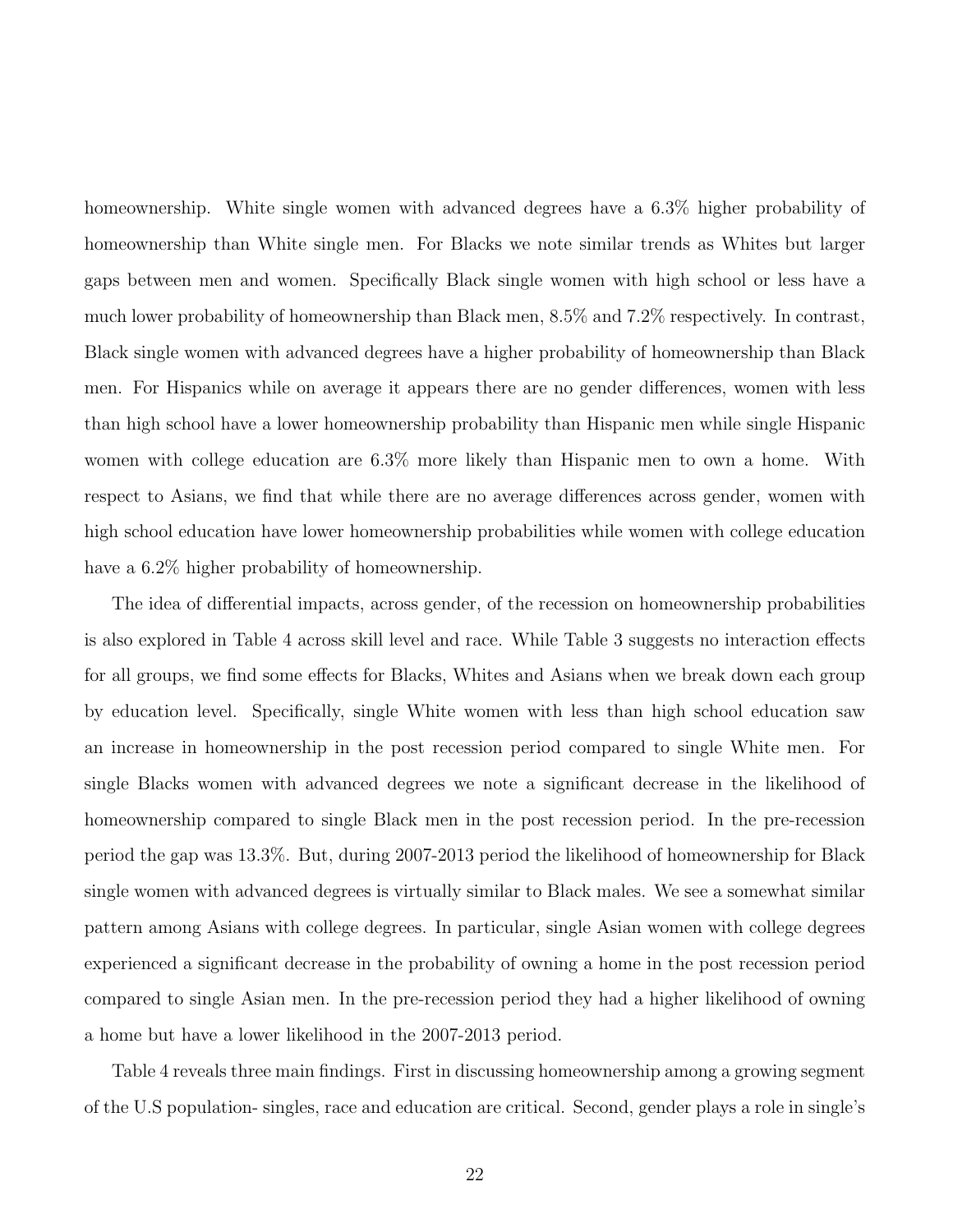homeownership and the effect varies with race. Third, the increase in homeownership for singles in the post recession period does not hold across all ethnicities and is more synonymous with higher levels of education.

#### **6 Summary, Discussion and Conclusion**

In this descriptive paper, we focus on homeownership among the never married (who we refer to as singles). The never married are a growing population in the U.S and it is useful to highlight the factors that are relevant in their home ownership decisions. In addition, given the relationship between these factors and homeownership can differ for those who are married, divorced, widowed and single, the need to isolate the never married and study them separately is expedient.

We present general trends in the data comparing singles to other groups. Subsequently we examine three questions. First, do the factors that are correlated with homeownership for the married exhibit a similar relationship for those who are single? Second, is there a gender gap in homeownership for singles and does this gap exhibit heterogeneity across race and gender? Finally, are singles more likely to buy homes in recent periods (recession and onward) and is there heterogeneity across race and education level?

Our regression results suggest that there are some differences in the relationship between certain factors and homeownership for married versus those who are single. First, for the married group, women have a higher homeownership probability while for single on average women have a lower probability of homeownership. Second, we find that more children increases the likelihood of homeownership for married but decreases the likelihood for those who are single. More children creates two potential effects- a push and a pull effect. A push effect implies that the more children a person has, the greater the justification for buying a home. Homes are more spacious and typically can house more people than apartments. The pull factor works in the opposite direction. This is because the higher the number of children, the more the substitution of resources away from savings for a home or paying a mortgage to spending on child care and education. Our results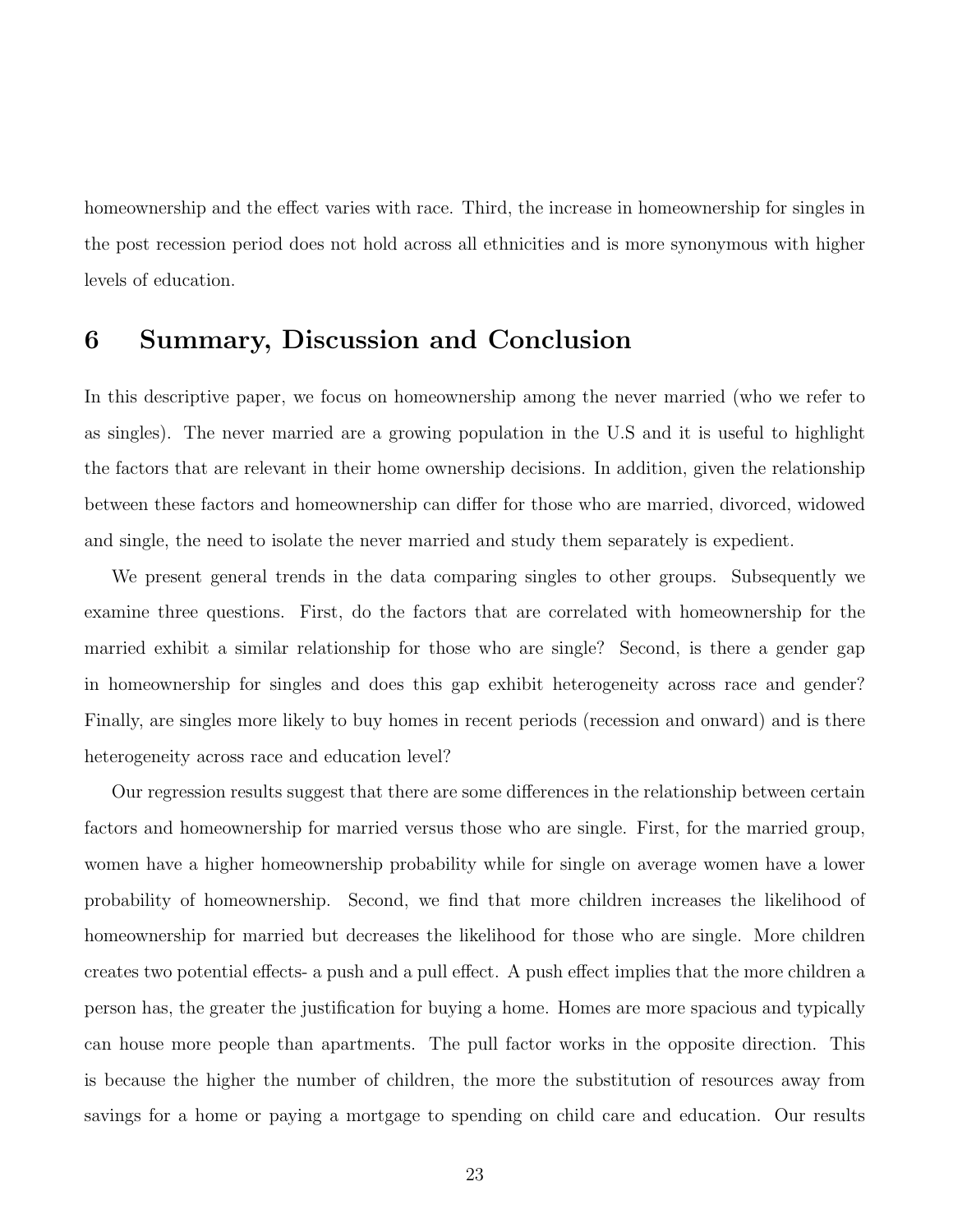suggest that for the married the push effect is dominant while for those who are single the pull effect is dominant. A possible reason for this difference is the ability of couples to pool income together which may attenuate the pull factors. Single parents do not have this advantage.

Third, we find that while Whites are more likely to own homes among all ethnic/racial groups for those who are married, among the singles, Asians have the highest likelihood of homeownership even after controlling for education and income. We also note differential effect of age on owning a home. For the married, age increases the probability of homeownership but decreases this probability for those who are single. Culture and norms may have a role to play in this difference. Historically in America, homeownership has been linked with marriage. For many couples the next step after marriage is buying a home. However, the older these individuals are the longer the period they have had to save and the higher the likelihood they have enough savings to buy a home. On the other hand for the single the older they get, their expectations of getting married decreases and if cultural norms link marriage with home buying, then the less likely they are to buy a home. Over the last decade cultural norms have shifted in the U.S. and the link between home buying and marriage has been significantly weakened. Our results suggest a higher likelihood of singles versus married owning homes in recent years compared to pre recession which may be evidence in support of the cultural change and macroeconomic factors alluded to in the above sections.

With respect to our two other questions we find significant heterogeneity across race, gender and ethnicity. For example we find that for singles homeownership outcomes, education and ethnicity are important. Increases in the likelihood of homeownership for singles in recent periods is only on average characteristic of those with college or advanced degrees. Moreover within these education groups, the increased likelihood is only noted for Whites, Hispanics and Black males. For Asians with college education and above we do not note on average any change over time and for Black females we note a decline overtime. Finally, we find that while on average single women are less likely to own homes than single men, that this result is driven for the most part by those with less than college education. Women with advanced degrees who are White or Black are on average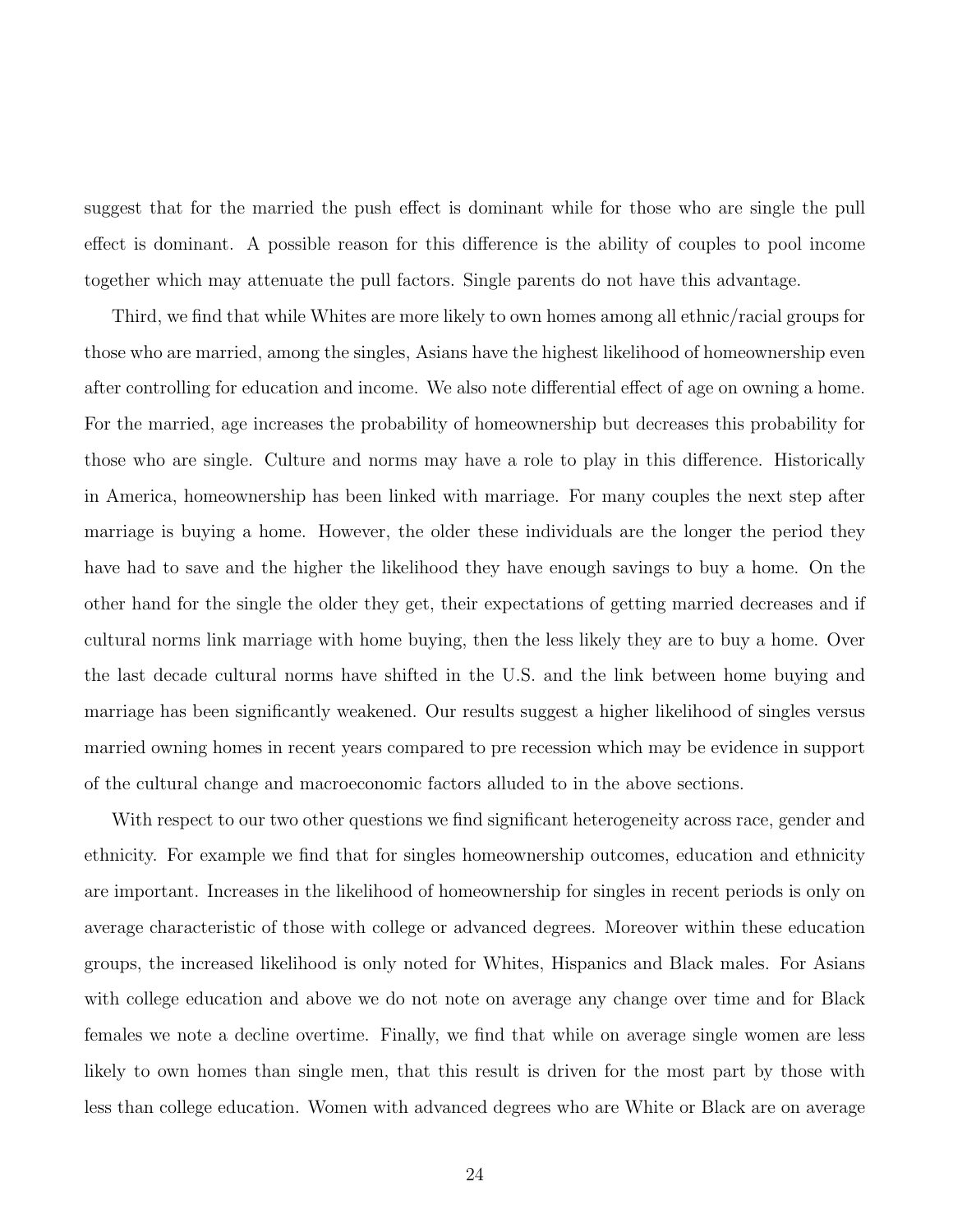more likely to own a home than their male counterparts. For Hispanics single females with a college degree, we also find that they are more likely to own a home than their male counterparts.

Our main results raise a few interesting questions. Why is it that women with higher education are making the decision to buy homes at a faster rate than men? Why is this relationship reversed among women with less education ( homeownership likelihood lower for women)? Why does race create differential effects among those with higher education with respect to homeownership? While these questions are beyond the scope of this exploratory descriptive paper, we plan to explore these issues in a future research project.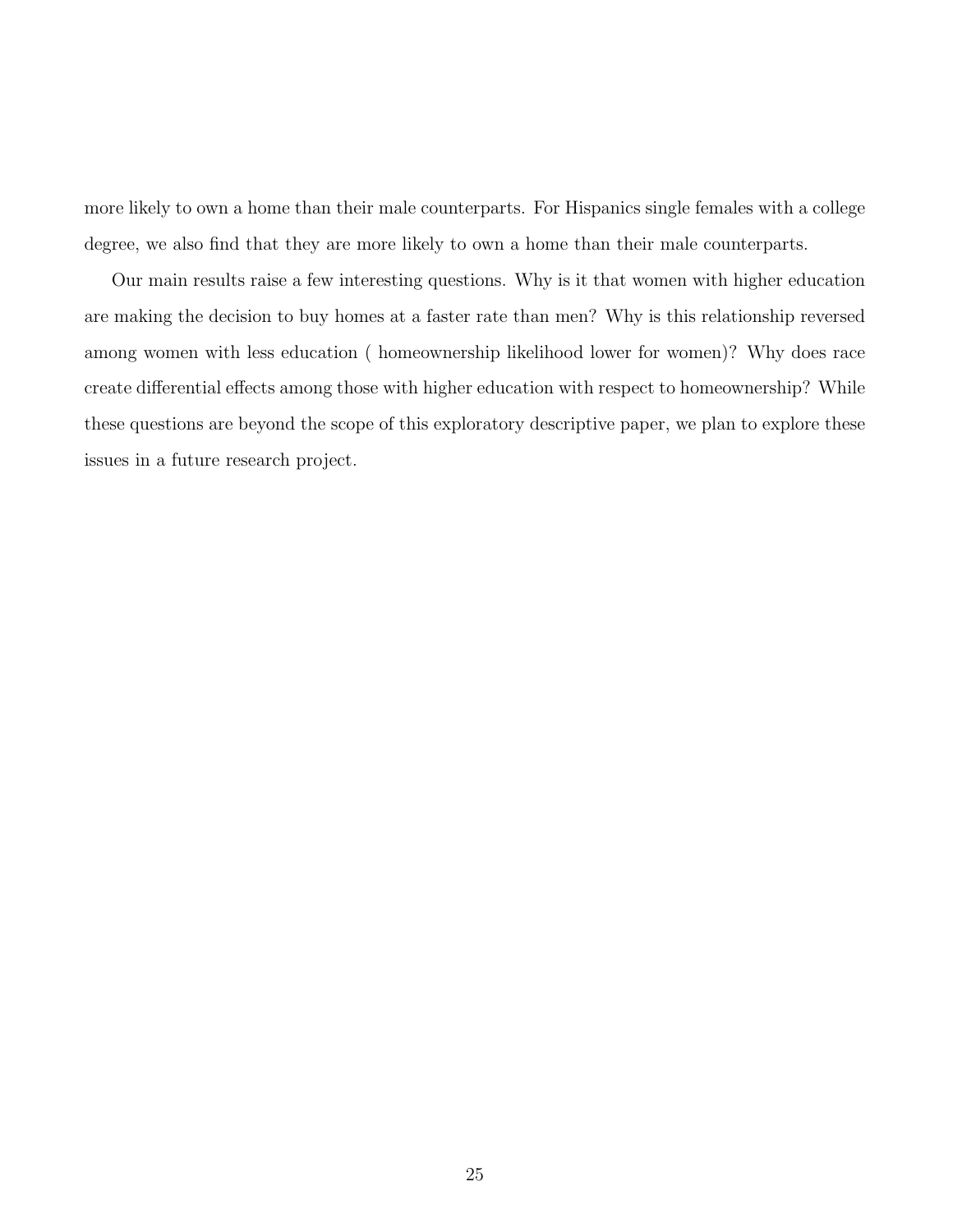# **References**

- [1] Allen, R. 2011. "Who Experiences Foreclosures? The Characteristics of Households Experiencing a Foreclosure in Minneapolis/Minnesota,"*Housing Studies*, 26(6): 845-866.
- [2] Borjas, G. 2002. "Homeownership in the immigrant population" *Journal of Urban Economics*, 52: 448-476.
- [3] Blaauboer, M. 2010."Family Background, Individual Resources and the Homeownership of Couples and Singles," *Housing Studies*,25(4),441-461.
- [4] Dowling, R. 1998. "Gender, Class and Home Ownership, " *Housing Studies*, 13(4), 471-486.
- [5] Painter, G., Stuart G., Dowell M. 2001. "Race, immigrant status, and housing tenure choice," *Journal of Urban Economics*, 49, 150-67.
- [6] Gabriel, S., Rosenthal S., 2005. "Homeownership in the 1980s and 1990s: aggregate trends and racial gaps," *Journal of Urban Economics*, 57(1), 101-127.
- [7] Gandelman, N. 2009. "Female Headed Households and Homeownership in Latin America" *Housing Studies*, 24(4): 525-549.
- [8] Kochar R., Ana G., Daniel D., 2009. "Through boom and bust: minorities, immigrants and homewonership," Pew Hispanic Report.
- [9] Myers, D. and Y. Liu. 2005. "The emerging dominance of immigrants in the US housing market 1970-2000," *Urban Policy and Research*, 23(3): 347-65; 2005.
- [10] Mundra. K. and Uwaifo-Oyelere, R. 2013. "Determinants of Immigrant Homeownership: Examining their Changing Role during the Great Recession and Beyond," IZA Discussion Paper No. 7468.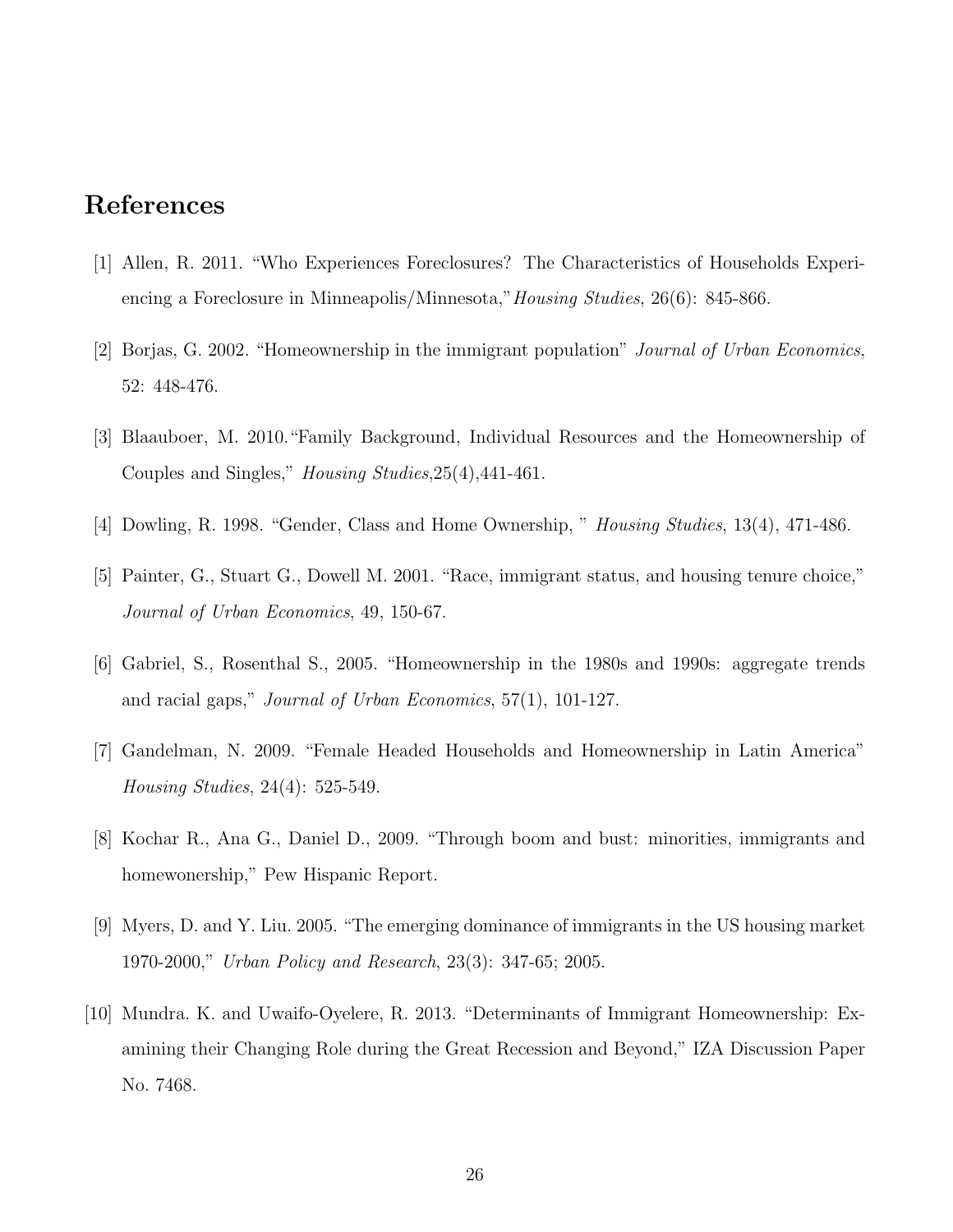[11] Sedo anad Kossoudji Sedo, S. G. and S. A. Kassoudji 2004. "Room of One's Own: Gender, Race and Home Ownership as Wealth Accumulation in the United States," IZA Discussion Paper No. 1397.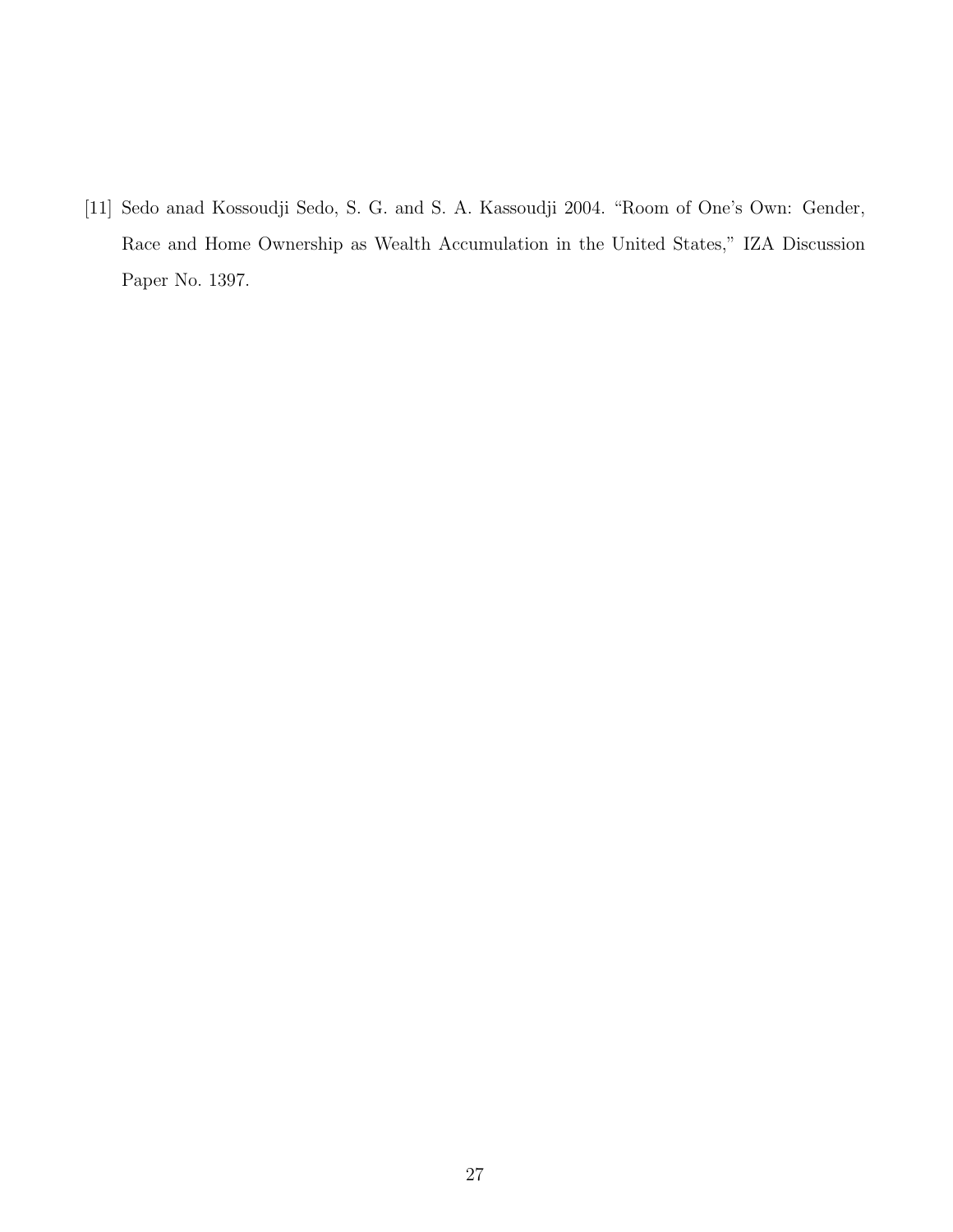|                      | All         | Married     | Divorced and Widowed | Never Married |
|----------------------|-------------|-------------|----------------------|---------------|
|                      | (1)         | (2)         | (3)                  | (4)           |
| Recession            | $0.016***$  | $0.012***$  | 0.008                | $0.018***$    |
|                      | (0.00)      | (0.00)      | (0.01)               | (0.01)        |
| Female               | 0.000       | $0.031***$  | 0.004                | $-0.027***$   |
|                      | (0.00)      | (0.00)      | (0.00)               | (0.00)        |
| Recession*gender     | $-0.005***$ | $-0.006***$ | $-0.008*$            | $-0.002$      |
|                      | (0.00)      | (0.00)      | (0.00)               | (0.00)        |
| Age                  | $0.010***$  | $0.022***$  | $0.019***$           | $-0.005***$   |
|                      | (0.00)      | (0.00)      | (0.00)               | (0.00)        |
| $Age^2$              | $-0.000***$ | $-0.000***$ | $-0.000***$          | $0.000***$    |
|                      | (0.00)      | (0.00)      | (0.00)               | (0.00)        |
| number of children   | $-0.005***$ | $0.014***$  | $0.024***$           | $-0.088***$   |
|                      | (0.00)      | (0.00)      | (0.00)               | (0.00)        |
| Real Income Total    | $0.000***$  | $0.000***$  | $0.000***$           | $0.000***$    |
|                      | (0.00)      | (0.00)      | (0.00)               | (0.00)        |
| Real interest Income | $0.000***$  | $0.000***$  | $0.000***$           | $0.000***$    |
|                      | (0.00)      | (0.00)      | (0.00)               | (0.00)        |
| Yrs of education     | $0.010***$  | $0.011***$  | $0.011***$           | $0.007***$    |
|                      | (0.00)      | (0.00)      | (0.00)               | (0.00)        |
| <b>Black</b>         | $-0.139***$ | $-0.160***$ | $-0.114***$          | $-0.133***$   |
|                      | (0.00)      | (0.00)      | (0.00)               | (0.00)        |
| Hispanic             | $-0.058***$ | $-0.068***$ | $-0.050***$          | $-0.034***$   |
|                      | (0.00)      | (0.00)      | (0.00)               | (0.00)        |
| Asian                | $-0.019***$ | $-0.052***$ | $0.022***$           | $0.023***$    |
|                      | (0.00)      | (0.00)      | (0.01)               | (0.00)        |
| Native               | $-0.097***$ | $-0.101***$ | $-0.102***$          | $-0.077***$   |
| American             | (0.00)      | (0.01)      | (0.01)               | (0.01)        |
| Mixed                | $-0.074***$ | $-0.083***$ | $-0.081***$          | $-0.070***$   |
|                      | (0.00)      | (0.00)      | (0.01)               | (0.01)        |
| Employed             | $0.051***$  | $0.082***$  | $0.055***$           | $0.024***$    |
|                      | (0.00)      | (0.00)      | (0.01)               | (0.00)        |
| NILF                 | $0.081***$  | $0.077***$  | $0.079***$           | $0.097***$    |
|                      | (0.00)      | (0.00)      | (0.01)               | (0.00)        |
| NILF (cannot work)   | $-0.053***$ | $-0.042***$ | $-0.082***$          | $-0.012**$    |
|                      | (0.00)      | (0.00)      | (0.01)               | (0.01)        |
| Naturalized          | $-0.017***$ | $-0.016***$ | $-0.007$             | $-0.001$      |
|                      | (0.00)      | (0.00)      | (0.00)               | (0.00)        |
| Not a citizen        | $-0.225***$ | $-0.174***$ | $-0.112***$          | $-0.245***$   |
|                      | (0.00)      | (0.00)      | (0.01)               | (0.00)        |
| N                    | 2011687     | 1217377     | 315765               | 478545        |

Table 1: Gender Homeownership Gap and Recession across Marital Status

\**Note: This table summarizes the marginal effect estimates of a probit model of homeownership. Other variables we control for not shown in the summary above are: Metro area dummies, State and Year fixed effects. In the analysis summarized in column 1 we control for marital status. The reference categories for the summarized dummy variables are white, unemployed and native. \* p <* 0*.*05*, \*\* p <* 0*.*01*, \*\*\* p <* 0*.*001

NILS-Not in Labor Force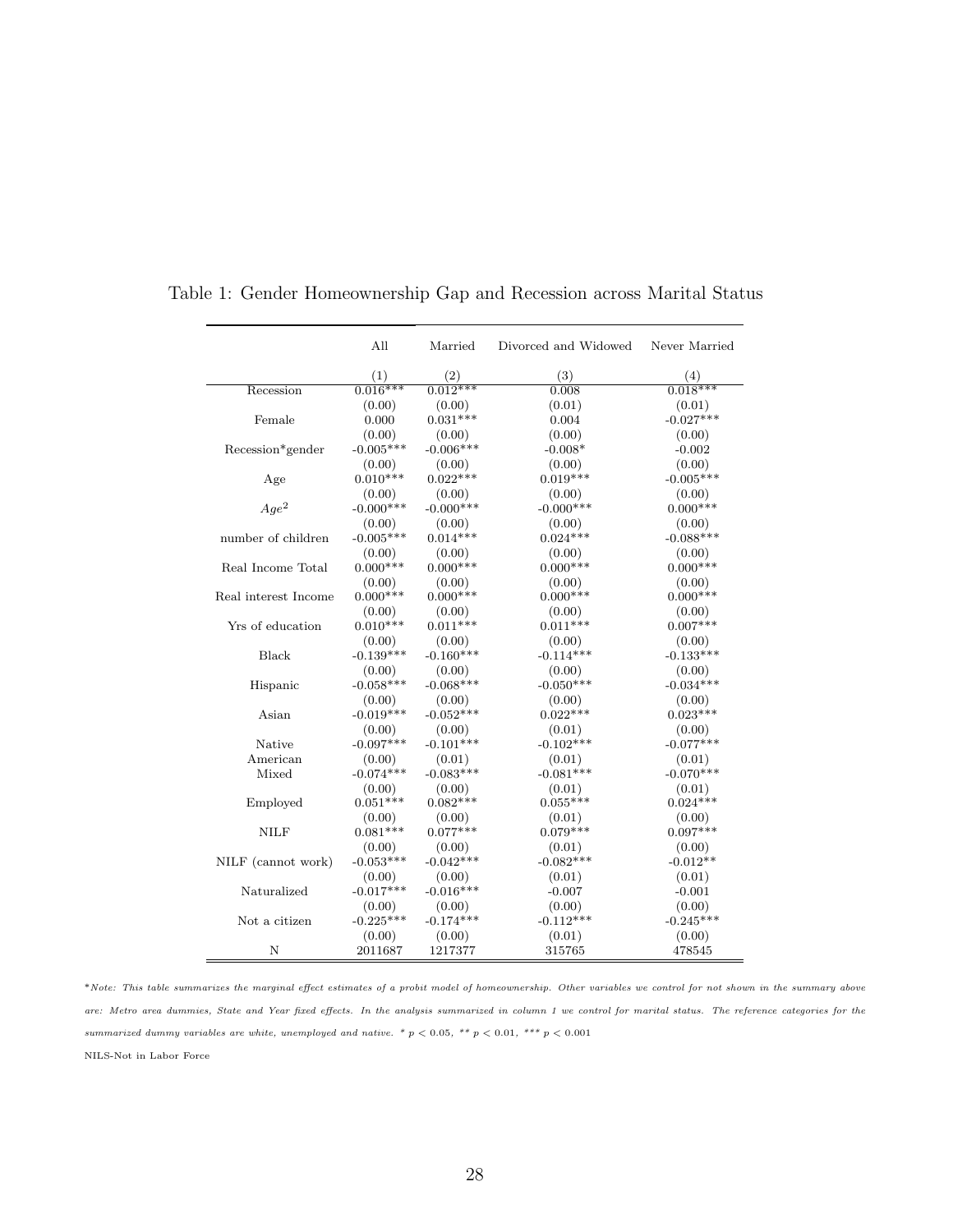|                      | Less than High School | High School | College     | <b>Advanced Degree</b> |
|----------------------|-----------------------|-------------|-------------|------------------------|
|                      | (1)                   | (2)         | (3)         | (4)                    |
| Recession            | $-0.031**$            | 0.007       | $0.053***$  | $0.078***$             |
|                      | (0.013)               | (0.007)     | (0.014)     | (0.025)                |
| gender               | $-0.049***$           | $-0.034***$ | $0.015**$   | $0.068***$             |
|                      | (0.006)               | (0.003)     | (0.007)     | (0.012)                |
| Recession*Gender     | 0.013                 | $-0.006$    | $-0.019**$  | $-0.025$               |
|                      | (0.008)               | (0.004)     | (0.009)     | (0.016)                |
| Age                  | $-0.013***$           | $-0.007***$ | $0.023***$  | $0.039***$             |
|                      | (0.001)               | (0.001)     | (0.001)     | (0.002)                |
| Age Squared          | $0.000***$            | $0.000***$  | $-0.000***$ | $-0.000***$            |
|                      | (0.000)               | (0.000)     | (0.000)     | (0.000)                |
| number of children   | $-0.086***$           | $-0.094***$ | $-0.015**$  | $0.022*$               |
|                      | (0.003)               | (0.002)     | (0.006)     | (0.012)                |
| Total Real Income    | $0.000***$            | $0.000***$  | $0.000**$   | 0.000                  |
|                      | (0.000)               | (0.000)     | (0.000)     | (0.000)                |
| Real Interest Income | $-0.000***$           | $-0.000***$ | $0.000***$  | $0.000***$             |
|                      | (0.000)               | (0.000)     | (0.000)     | (0.000)                |
| Black                | $-0.217***$           | $-0.149***$ | $-0.044***$ | $-0.038***$            |
|                      | (0.006)               | (0.003)     | (0.008)     | (0.013)                |
| Hispanic (White)     | $-0.162***$           | $-0.024***$ | $0.035***$  | $0.068***$             |
|                      | (0.006)               | (0.004)     | (0.009)     | (0.016)                |
| Asian                | $0.026*$              | $0.020***$  | $0.096***$  | $-0.000$               |
|                      | (0.013)               | (0.006)     | (0.009)     | (0.016)                |
| Native American      | $-0.151***$           | $-0.078***$ | 0.027       | $-0.040$               |
|                      | (0.013)               | (0.010)     | (0.033)     | (0.055)                |
| Mixed                | $-0.160***$           | $-0.067***$ | $-0.017$    | $-0.045$               |
|                      | (0.014)               | (0.008)     | (0.018)     | (0.034)                |
| Employed             | $0.094***$            | $0.026***$  | $-0.054***$ | $-0.003$               |
|                      | (0.008)               | (0.004)     | (0.012)     | (0.026)                |
| <b>NILF</b>          | $0.137***$            | $0.099***$  | $-0.016$    | $0.085***$             |
|                      | (0.008)               | (0.005)     | (0.014)     | (0.027)                |
| NILF (cannot work)   | $0.084***$            | $-0.018***$ | $-0.191***$ | $-0.156***$            |
|                      | (0.010)               | (0.007)     | (0.020)     | (0.041)                |
| Naturalized          | $-0.012$              | $-0.015**$  | $0.030***$  | 0.012                  |
|                      | (0.012)               | (0.007)     | (0.011)     | (0.018)                |
| Not a Citizen        | $-0.213***$           | $-0.235***$ | $-0.241***$ | $-0.307***$            |
|                      | (0.006)               | (0.004)     | (0.010)     | (0.015)                |
|                      | 91807                 | 296896      | 66391       | 23451                  |

Table 2: Gender Homeownership Gap and Recession for Singles across the Skill Groups controlling for Ethnicity

<sup>\*</sup>*Note: This table summarizes the marginal effect estimates of a probit model of homeownership. Other variables we control for not shown in the summary above are: Metro area dummies, State and Year fixed effects and birth continent dummies. The reference categories are White, unemployed and native. . \* p <* 0*.*05*, \*\**  $p < 0.01, \sqrt{*^{**} p} < 0.001$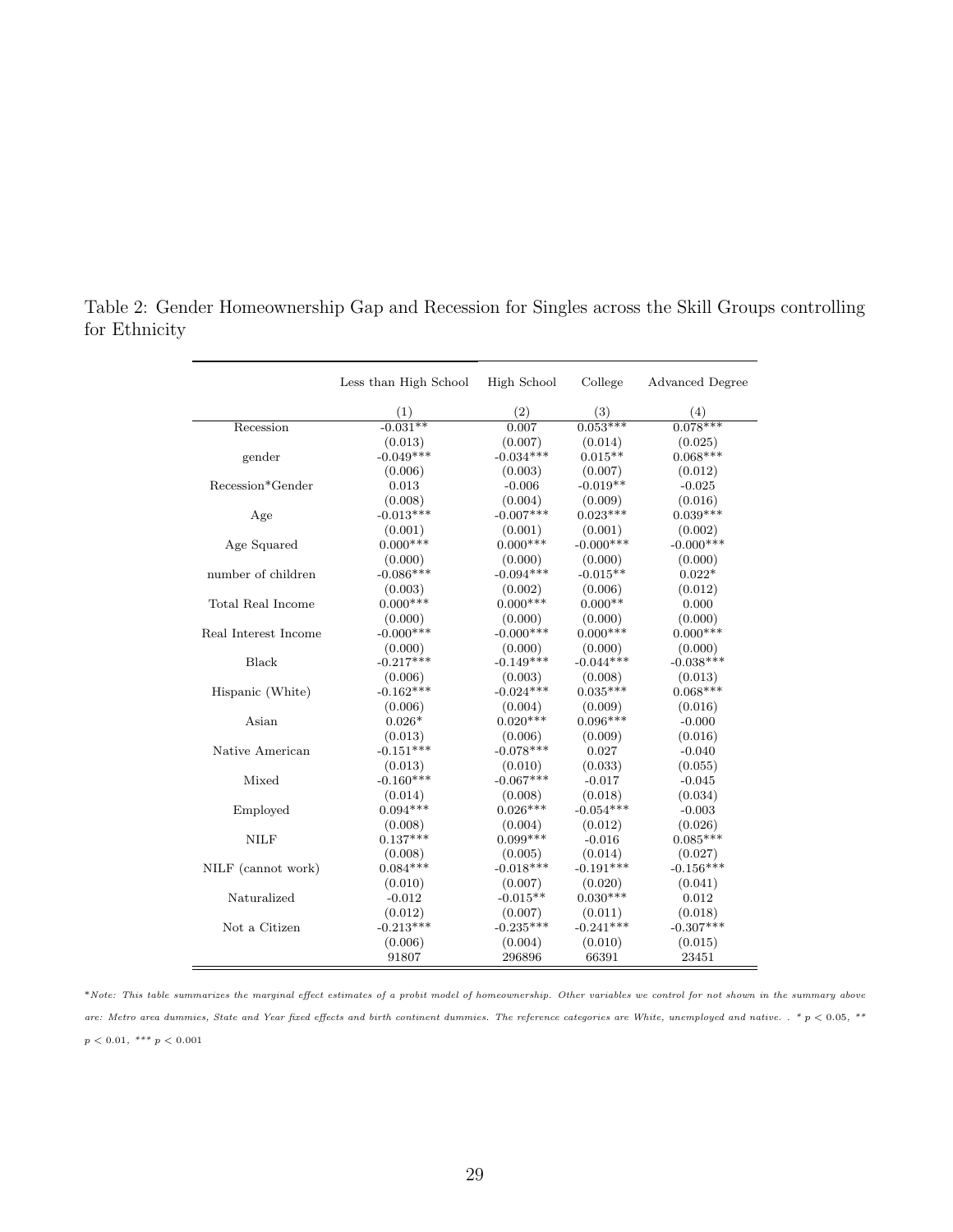|                      | White       | Black       | White Hispanic | Asian       |
|----------------------|-------------|-------------|----------------|-------------|
|                      | (1)         | $^{(2)}$    | (3)            | (4)         |
| Recession            | $0.021***$  | $-0.014$    | $0.055***$     | 0.024       |
|                      | (0.007)     | (0.013)     | (0.012)        | (0.025)     |
| Gender               | $-0.017***$ | $-0.064***$ | $-0.004$       | 0.006       |
|                      | (0.003)     | (0.006)     | (0.006)        | (0.011)     |
| Recession*Gender     | $-0.001$    | 0.005       | $-0.008$       | $-0.024$    |
|                      | (0.005)     | (0.008)     | (0.008)        | (0.015)     |
| Age                  | $-0.003***$ | $-0.005***$ | $-0.005***$    | $-0.008***$ |
|                      | (0.001)     | (0.001)     | (0.001)        | (0.002)     |
| Age Square           | $0.000***$  | $0.000***$  | $0.000***$     | $0.000***$  |
|                      | (0.000)     | (0.000)     | (0.000)        | (0.000)     |
| Number of Children   | $-0.102***$ | $-0.087***$ | $-0.066***$    | $-0.077***$ |
|                      | (0.003)     | (0.003)     | (0.003)        | (0.010)     |
| Total Real Income    | $0.000***$  | $0.000***$  | $0.000*$       | $0.000**$   |
|                      | (0.000)     | (0.000)     | (0.000)        | (0.000)     |
| Real Interest Income | $0.000***$  | $0.000***$  | $0.000**$      | $-0.000$    |
|                      | (0.000)     | (0.000)     | (0.000)        | (0.000)     |
| High School          | $-0.003$    | $0.091***$  | $0.106***$     | $-0.031**$  |
|                      | (0.004)     | (0.005)     | (0.005)        | (0.013)     |
| College              | $-0.066***$ | $0.153***$  | $0.109***$     | $-0.048***$ |
|                      | (0.005)     | (0.009)     | (0.009)        | (0.015)     |
| Advanced             | $-0.004$    | $0.225***$  | $0.191***$     | $-0.109***$ |
|                      | (0.006)     | (0.012)     | (0.015)        | (0.018)     |
| Employed             | $0.016***$  | $0.039***$  | $0.029***$     | 0.023       |
|                      | (0.005)     | (0.007)     | (0.008)        | (0.018)     |
| <b>NILF</b>          | $0.108***$  | $0.093***$  | $0.085***$     | $0.041**$   |
|                      | (0.005)     | (0.008)     | (0.009)        | (0.019)     |
| NILF (cannot work)   | $-0.052***$ | $0.017*$    | $0.040***$     | $-0.014$    |
|                      | (0.007)     | (0.009)     | (0.013)        | (0.032)     |
| Naturalized          | $-0.025**$  | $0.047***$  | $-0.030***$    | $0.034***$  |
|                      | (0.011)     | (0.012)     | (0.008)        | (0.010)     |
| Not a citizen        | $-0.220***$ | $-0.152***$ | $-0.226***$    | $-0.259***$ |
|                      | (0.009)     | (0.008)     | (0.004)        | (0.008)     |
| N                    | 261884      | 86804       | 82106          | 27753       |

Table 3: Gender Homeownership Gap and Recession for Singles across Ethnicity controlling for Skill Level

\**Note: This table summarizes the marginal effect estimates of a probit model of homeownership. Other variables we control for not shown in the summary above are: Metro area dummies, State and Year fixed effects. The reference categories are less than high school, unemployed and native. \* p <* 0*.*05*, \*\* p <* 0*.*01*, \*\*\**  $p < 0.001$